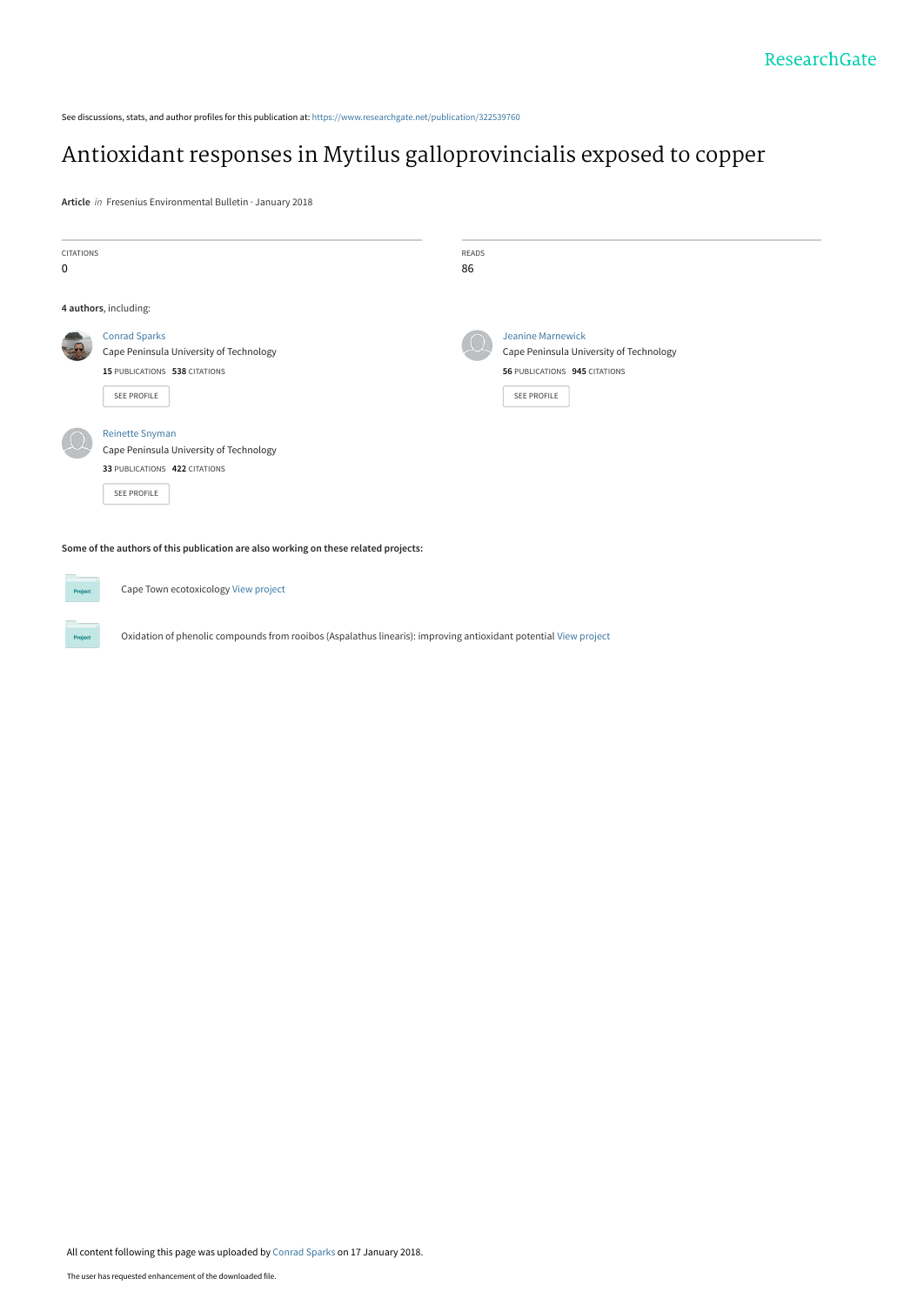# **ANTIOXIDANT RESPONSES IN** *MYTILUS GALLOPROVINCIALIS EXPOSED TO COPPER*

# Conrad Sparks<sup>1,\*</sup>, Jeanine Marnewick<sup>2</sup>, James Odendaal<sup>3</sup>, Reinette Snyman<sup>1</sup>

<sup>1</sup>Department of Conservation and Marine Sciences, Cape Peninsula University of Technology, PO Box 652, Cape Town, 8000, South Africa <sup>2</sup>Oxidative Stress Because Capatity of Haglib and Wallaces Sciences, Cape Depinsula Uni <sup>2</sup>Oxidative Stress Research Centre, Faculty of Health and Wellness Sciences, Cape Peninsula University of Technology, P.O. Box 1906,

Bellville 7535, South Africa<br><sup>3</sup>Department of Environmental and Occupational Studies, Cape Peninsula University of Technology, PO Box 652, Cape Town, South Africa

# **ABSTRACT**

A laboratory experiment was conducted to investigate correlations between Cu concentrations in *Mytilus galloprovincialis* and antioxidant responses. The results of the experiment indicated that Cu accumulated in *M. galloprovincialis* during a 21-day exposure period. Mussels exposed to low dosages (40 µg/L) of Cu resulted in a 4-fold increase in Cu bioaccumulation, whereas mussels exposed to high dosages (100 µg/L) of Cu, resulted in a 10-fold increase. The potential of oxidative stress as a biomarker was investigated using a battery of antioxidant assays/methodologies. The total antioxidant capacity was measured using FRAP and ORAC, antioxidant enzyme activity was determined by measuring catalase, superoxide dismutase, while the oxidative stress status was assessed by measuring the glutathione (GSH) content and lipid peroxidation marker levels of conjugated dienes (CD) and thiobarbituric acid reactive substances (TBARS). The results showed that *M*. galloprovincialis exposed to high dosages of Cu had significantly  $(P<0.05)$  increased levels of TBARS, indicative of increased oxidative stress. Interestingly, for GSH levels and ORAC capacity, at day 21, both were significantly higher (P<0.05) than at the start of the experiment. The results suggested that oxidative stress responses in *M. galloprovincialis* could be considered as biomarkers of toxicity in southern Africa.

#### **KEYWORDS:**

Antioxidant responses, biomarkers, copper, *Mytilus galloprovincialis*, mussels, oxidative stress

#### **INTRODUCTION**

Excess oxidant by-products of normal metabolism are known to cause damage to DNA, proteins and lipids [1, 2, 3] and the effects of oxidants to the health of organisms are well documented [4, 5, 6, 7]. To counter the effects of oxidants, aerobic organisms have developed defence mechanisms against oxidative stress by using antioxidants [8, 9, 10]. Antioxidant defence systems include both enzymatic and non-enzymatic antioxidants [7, 11]. Endogenous antioxidant defence systems includes enzymes such as superoxide dismutase (SOD), catalase (CAT) and glutathione peroxidase (GSH-PX) that act as detoxifying agents of reactive oxygen species (ROS) [7, 12, 13]. Glutathione reductase (GR) catalyses the reduction of oxidised glutathione (GSSG) to reduced glutathione (GSH) and thereby facilitating maintenance of the cellular redox status [1, 11, 13].

Antioxidants serve a protective function as the main and first line of defence by suppressing the formation of ROS [2, 9, 11]. This is done by reducing hydrogen peroxide and lipid hydroperoxides to water and lipid hydroxides, respectively, or by sequestering metal ions such as iron and copper. The scavenging antioxidants remove active species rapidly before the active species attack biologically essential molecules. These scavenging antioxidants act as the second line of defence *in vivo*. Also, various enzymes function in defence mechanisms by repairing damages, clearing the wastes, and reconstituting the lost function, act as the third line defence [14]).

In areas contaminated with chemicals, sentinel organisms such as mussels are not able to eliminate toxins and hence accumulate them. Cellular responses to contaminants include the development of mechanisms to protect themselves from toxic effects of increased ROS production [13]. The levels of antioxidants produced are therefore considered potential biomarkers of toxicity of chemicals [16, 13]. Since the use of an individual biomarker may not be able to reflect the status of an organism's health and the effects of each pollutant in a mixture [15, 16, 17], the use of a variety of biomarkers (biomarker battery) is considered better suited when determining the biological impact of pollutants (including metals) [18].

Mussels are widely used as sentinel organisms in marine pollution monitoring and are therefore considered ideal monitors of pollution in environments due to their ability to bioaccumulate pollutants [19]. Bivalves such as *M. galloprovincialis* are commonly used as bioindicators as these organisms are known to accumulate high levels of trace metals and organic compounds in their tissue [20]. The resultant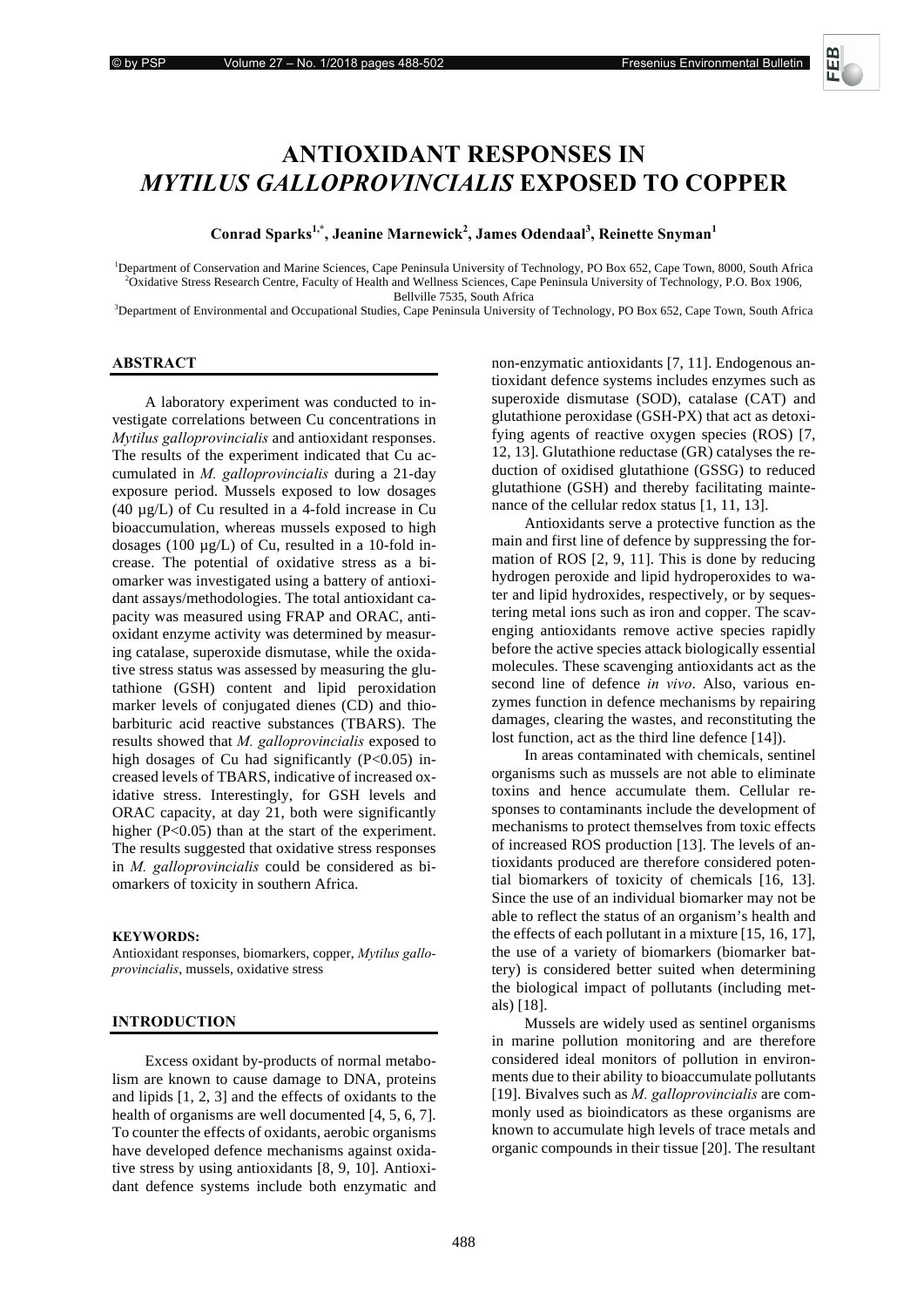responses to metal exposure have resulted in oxidative stress through the formation of ROS and lipid peroxidation [21, 22, 23, 24, 25, 26].

Cu is an essential metal for many biological systems and is present in small concentrations in various cells and tissues. Numerous enzymes require Cu as a cofactor for structural and catalytic properties, including cytochrome c oxidase [27]. Several mechanisms have been proposed to explain Cu induced cellular toxicity, including the capacity of free Cu ions to participate in the formation of reactive oxygen species (ROS) [28]. The presence of Cu can play an important role in the formation of ROS in biological systems [2, 7]. Hence, the presence of Cu influences the formation of ROS and when the ROS production exceeds the rates of its decomposition by antioxidant defences and repair systems, it leads to oxidative stress [7].

Copper (Cu) is known to display a high affinity for thiol groups [29]. According to [28], *in vitro*  $\alpha$ idation of the cystein thiol group of GSH exposed to Cu resulted in the release of superoxide anions and hydrogen peroxides. Exposure to Cu in oysters (*Crassostrea virginica*) resulted in increased lipid peroxidation (LPO) [30] but at the same time, when exposed to Cu and a GSH inhibitor (buthionone sulfoximine), a lower LPO was reported, suggesting a protective role of GSH to Cu toxicity. According to [31], Cu is a potent oxidant agent in *M. galloprovin*cialis as metallothioneins and LPO levels increased after exposure to Cu. These authors suggested that the antioxidant responses to Cu exposure are complex and that the contaminant mixtures interact differently based on target specific tissue and that this may lead to an imbalance in the health status of the mussel.

Cape Town is a major urban centre and has a large reservoir of Cu. [32] evaluated the uses of Cu in Cape Town and found that the city had approximately 110 million kg of in-use Cu. However, the effects of Cu on the antioxidant system in *M. galloprovincialis* in southern Africa have not been investigated as yet. The aim of this study was to apply a multi-biomarker approach to investigate antioxidant response of *M. galloprovincialis* to Cu exposure. To this end, several biochemical responses of the antioxidant system were assessed in whole soft tissue. Total antioxidant capacity was determined using the ferric reducing antioxidant power (FRAP) and oxygen radical absorbance capacity (ORAC) assays. Antioxidant enzyme activity was determined for catalase (CAT), superoxide dismutase (SOD) while reduced glutathione (GSH) and oxidized glutathione (GSSG) levels were also measured. Lipid peroxidation was determined using conjugated dienes (CDs) and thiobarbituric acid reactive substances (TBARS).

# **MATERIALS AND METHODS**

Experimental design. Mussels *M. galloprovincialis* of similar size  $(6.62 \pm 0.8 \text{ cm shell length})$ were collected from Bloubergstrand, Western Cape, South Africa and mean metal concentrations in mussels sampled from this site were below the Canadian sediment quality guidelines for the marine environment [33]. Mussels sampled were transported, with site water, to a laboratory at the Cape Town campus of the Cape Peninsula University of Technology (CPUT) where they were allowed to depurate and acclimate for 3 days. The mussels were then separated into triplicate groups of 45 specimens, placed in aerated containers, containing 0.5 L of seawater per mussel. The sea water was acquired from the research aquarium in Sea Point (Department of Agriculture, Forestry and Fisheries, DAFF, South Africa), and passed through a closed filtration system containing  $0.10 \mu m$ ,  $0.5 \mu m$  and  $0.1 \mu m$  filters as well as a UV filter before being placed into the aerated containers. After 3 days of acclimation in a temperature controlled room  $(18 \degree C)$ , the mussels were fed MicroVert® invertebrate food as per the directions, the water changed one hour later and then dosed with Cu.

The exposure experiment comprised triplicates of a control group (mussels in seawater but not exposed to any metal), a low dosage (40 μg/L of Cu from CuSO4) and a high but sublethal dosage (100  $\mu$ g/L of Cu from CuSO<sub>4</sub>) exposure. These concentrations were selected as they represented the environmental condition for the Cape Peninsula [34] for the low dosage group and the mussels were considered to be stressed when exposed to 100 μg/L Cu [35]. The first 10 mussels were sampled at the start of the experiment  $(T_0)$  for both metal and antioxidant analysis. The water was changed every second day and 10 mussels sampled every seven days. Of the 10 mussels sampled, 5 were used for metal analysis and 5 for antioxidant analysis. Mussels to be analysed for antioxidant enzyme activity were immediately immersed in liquid nitrogen and stored at -80° until the analyses were done. The mussels destined for metal analysis were stored at -20°C until the analyses were done.

**Metal analysis.** Metal analysis was done according to the method of [36]. Frozen mussel samples (n=5) were defrosted and oven dried for 48 hrs at 60° C in a Memmert drying oven. The soft tissue and shells were weighed and separated before oven drying. The dried tissue samples were weighed and homogenized per individual mussel with a mortar and pestle. Aliquot samples of individual mussels  $(±$ 0.2 g) were digested using 10 mL of nitric acid (HNO<sub>3</sub>). Samples were then heated to 40  $^{\circ}$ C in a Grant UBD heating block for one hour, thereafter to 120 °C for 3 hours. The digestates were allowed to cool and then filtered through a Whatman No. 6 filter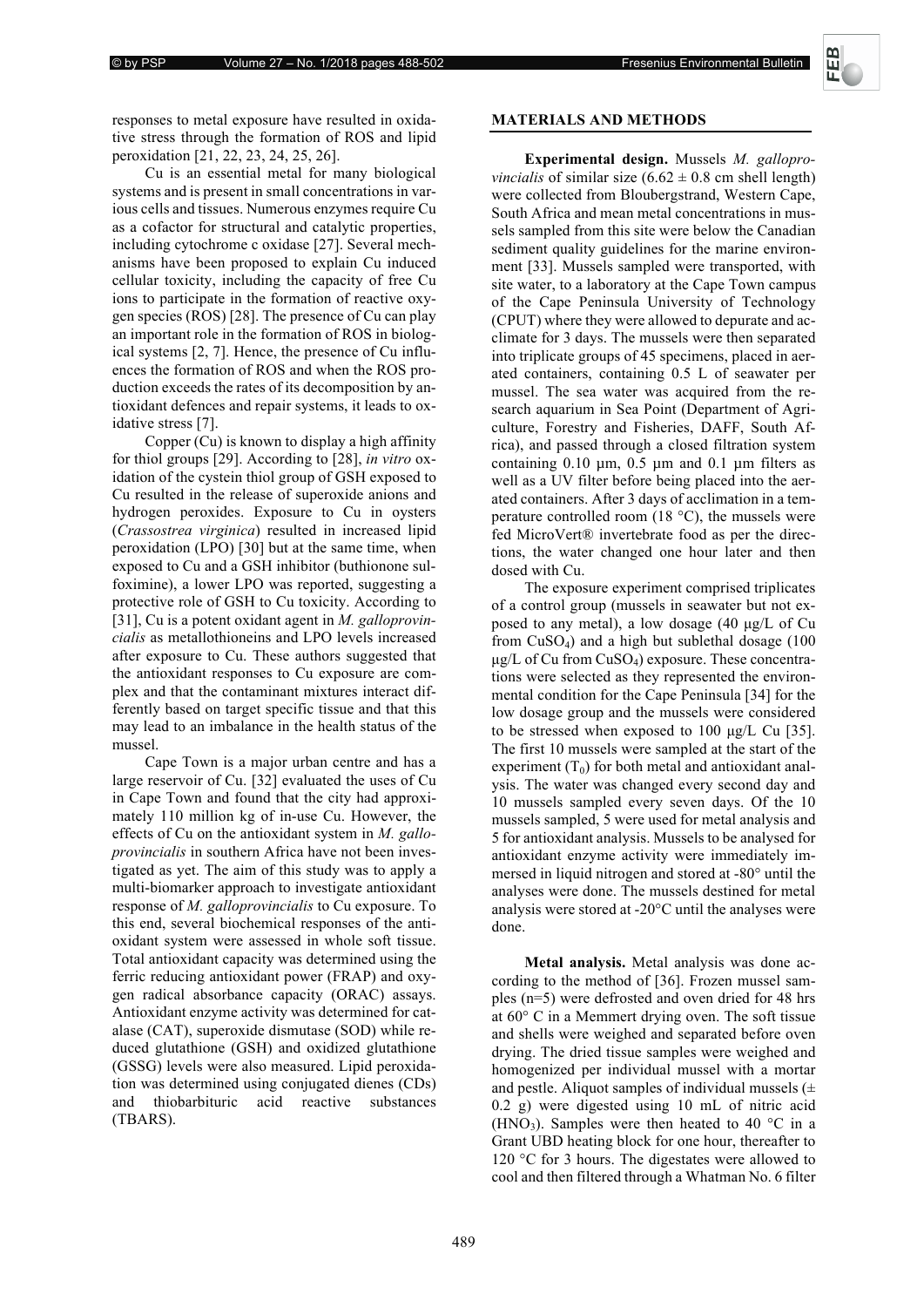paper and then through a 0.45 µm membrane microfilter (Millipore) paper using a needle and syringe. Samples were then placed in plastic centrifuge tubes containing 5 mL digestate and 10 mL distilled water and stored in a refrigerator until further analysis was done. A blank accompanied all samples when analyses of samples were done. The concentrations Cu was analysed, with five replicates being done for each metal using the Inductively Coupled Plasma Mass Spectrophotometer (ICP-MS). Concentrations of metals are presented as μg/g dry weight.

**Biochemical Analysis.** Prior to biochemical analysis, soft tissues were removed from the shells and weighed. Mussels were freeze dried for 48 hours and thereafter soft tissues of five mussels were combined and split into three aliquots and stored at -20 °C until chemical analysis were done.

Samples were thawed on ice and 0.5 g freezedried tissue was added to 5 mL of homogenization buffer and prepared as described by [37], with slight modifications. The homogenization buffer contained 50 mM KPO4, 0.1 M KCl, 0.1 mM EDTA, pH 7.4; with 20% glycerol to protect the enzymes. The samples were homogenized using a glass Potter Elvehjem homogenizer and kept on ice throughout the homogenization process until the homogenates were centrifuged at 12000 x  $g$  at 4 °C for 30 minutes. The supernatant was retained and kept at -80 °C for subsequent analysis.

Antioxidant enzyme activities. Catalase activity was determined according to [38]. The homogenates were thawed on ice and diluted to (1:5 v:v) homogenate to buffer. To a 96-well plate, an assay mixture containing 170 µL phosphate buffer (50 mM  $KPO<sub>4</sub> buffer, pH 7.0)$  and 5 µL of the homogenate sample, in triplicate, was added. Thereafter, 75 µL  $H<sub>2</sub>O<sub>2</sub>$  stock solution (30% v/v) was added, the solution mixed well and the decrease in absorbance measured at 240 nm ( $\epsilon = 0.00394$  mM<sup>-1</sup>.cm<sup>-1</sup>) in a Multiskan spectrophotometer and the enzyme activity calculated. The results were expressed as mmol/mg protein. Superoxide dismutase (SOD) activity was determined according to [38]. The kinetics of the auto-oxidation of 6-HD was monitored at 490 nm and 25 °C for approximately 4 mins. The assay was done by adding, in triplicate, 170 µL DETAPAC solution (0.1 mM) in an SOD assay buffer (50 mM, pH 7.5), to a 96-well plate. Samples were diluted 1:10 (v:v), homogenate to buffer, and the SOD buffer was added to the wells to make up a final volume of 200 µL. A range of sample volumes were assayed (0, 6, 12, and 18  $\mu$ L) beforehand and the 6  $\mu$ L volume of sample was added to the wells. To the DE-TAPAC and sample solution, 15 µL of stock 6-HD (1.6 mM) was added to initiate the reaction, whereafter the combined solution was mixed and the amount of protein used that resulted in 50% inhibition of auto oxidation of the 6-HD was measured

spectrophotometrically in a Multiskan reader at 490 nm. The results were expressed as U/mg protein. Reduced and oxidized glutathione (GSH:GSSG) levels were determined according to [39]. In this assay glutathione reductase is added and hence both GSH and GSSG measured, which indicates total glutathione presence. For the GSSG determination, the freeze dried mussel tissue were homogenised using 500 mM NaPO4 with 1 mM EDTA (pH 7.5), containing M2VP and centrifuged at 15000 x g for 5 minutes at 4 °C. GSH determination was done on previously homogenised freeze dried mussels without M2VP. This enabled conjugation of GSH for the determination of GSSG. Samples of GSH or GSSG standards (50 µL) were prepared in triplicate and added to 96 microwell plates. To these wells, 50 µL (0.3 mM) DTNB and thereafter 50  $\mu$ L of GR (1  $\mu$ /50  $\mu$ L) were added. The microwell plates were then mixed and incubated for 5 minutes at 25 ºC. To initiate the reaction, 50 µL of 1 mM NADPH was added to each well and the absorbance immediately measured at 412 nm in a Multiskan reader. The change in absorbance in either GSH or GSSG was determined using a linear function. Calibration curves for GSSG and GSH were determined separately and the GSH:GSSG ratios calculated by dividing the difference between GSH and GSSG concentrations by the concentrations of GSSG. The results were expressed as µmol/g.

The FRAP assay was carried out as described by [40]. The homogenized tissue was thawed on ice and thereafter mixed with 5% PCA (1:1). The PCA mixed sample was centrifuged at 4000 rpm for 5 minutes at  $4^{\circ}$ C. Thereafter,  $10 \mu L$  (in triplicate) of sample and standards were pipetted to microwell plates. The standards comprised various concentrations (0-1000 µM) of AA. Thereafter, 300 µL of FRAP reagent was added to the plates. The FRAP reagent was prepared as follows: 300 mM acetate buffer (pH 3.6), 10 mM TPTZ solution, 20 mM  $FeCl<sub>3</sub>$  solution and distilled water that made up a final volume of 300  $\mu$ L. The final volume added to the plate was  $310 \mu L$ . The plate was incubated at  $37 \text{ °C}$ for 30 min and read at 593 nm in a Multiskan reader. The results were expressed as umol Ascorbic Acid Equivalents (AAE) /g. The ORAC method was performed using a fluorescence spectrophotometer until zero fluorescence occured. The method of [41] was used on samples that were homogenized as described previously. A 1:10 (5% PCA FRAP homogenate sample: ORAC buffer) diluted sample was used for the ORAC assay. Preparations of the samples were done on ice throughout the procedure. The PCA diluted sample was centrifuged at 4000 rpm for 5 minutes at 4  $^{\circ}$ C. Thereafter, 12 µL (in triplicate) of sample and standards were pipetted to black 96-microwell plates. The standards comprised various concentrations  $(0-417 \mu M)$  of Trolox solutions. Thereafter, 138 µL of fluorescein was added to the plates followed by 50 µL of AAPH, to initiate the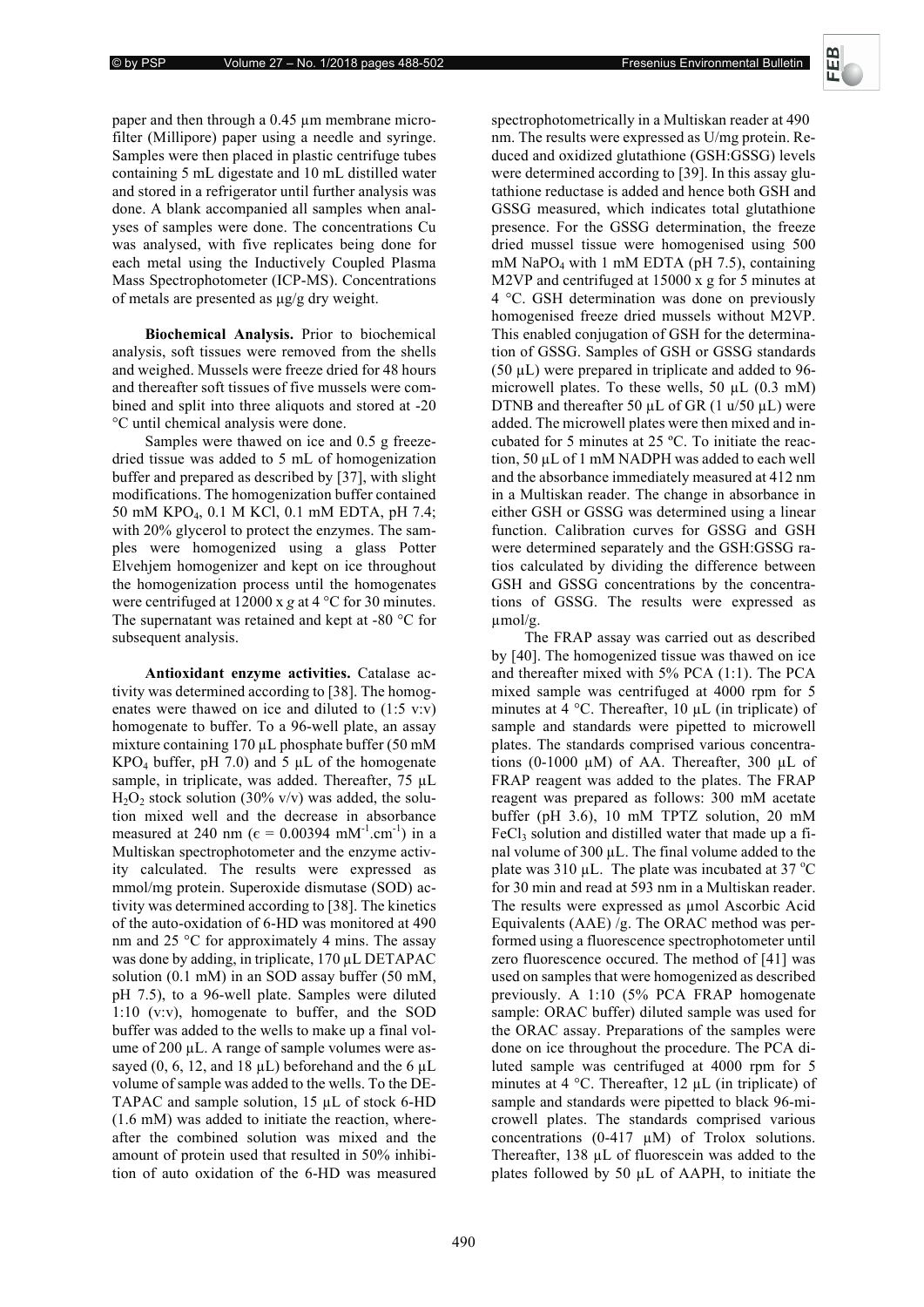**Fresenius Environmental Bulletin** 



reaction, making up a final volume of 200 µL being added to the wells. The solution in the wells was read using a fluorescence plate reader. The fluorescence of fluorescein was recorded every 5 minutes for 2 hours after the addition of AAPH. The ORAC values were calculated using a regression equation  $(Y = a +$  $bx + cx^2$ ) between Trolox concentration (Y) (µmol) and the net area under the fluorescence decay curve (x). Data were expressed as micromoles of Trolox equivalents (TE) per gram of sample (μmol TE/g).

Levels of lipid peroxidation were assessed by measurements of conjugated dienes (CDs) and thiobarbituric acid reactive substances (TBARS). The CDs were measured according to [42]. To the freezedried samples (50 mg), 1 mL of a chloroform:methanol solution (2:1) was added and kept on ice. Solutions were vortexed and then centrifuged at 10000 rpm for 10 minutes at 4 °C. The top layer was removed and to the bottom organic layer, 500 µL of HCl was added. This solution was then vortexed for 10 seconds and then centrifuged at 10 000 rpm for 3 minutes at 4ºC. From the bottom layer, 100 µL was removed and transferred to a new eppendorf tube and dried under nitrogen gas. To each dried residue eppendorf tube, 1 mL cyclohexane was added. The solution was then placed into micro well plates (in triplicate) and the absorbance measured at 234 nm using a Multiskan reader. The results were expressed as  $\mu$ mol/g.

The TBARS were measured according to [45] with slight modifications. The homogenized mussel tissue was thawed on ice and 100 µL added to eppendorf tubes. To the samples,  $375 \mu L$  of  $H_3PO_4$ (0.44 M) and 125 µL TBA (42 mM) was added and the mixture vortexed for 10 seconds and heated in a boiling-water bath for 60 min. The solution was allowed to cool on ice for 2 minutes and then left at room temperature for 5 minutes. To the cooled solution, 500 µL butanol and 50 µL saturated NaCl was added. The sample was vortexed for 10 seconds and then centrifuged at 12 000 rpm for 2 minutes at 4ºC. From this mixture, 150  $\mu$ L of the supernatant was added to 96 well plates (in triplicate) and the absorbance read at 532 nm in a Multiskan plate reader. The results were expressed as TBARS µmol/L.

**Total protein concentrations.** Protein concentrations in homogenized tissue samples were determined using a commercially-available protein assay kit (Pierce® BCA Protein Assay Kit, Thermo Scientific). Bovine serum albumin (BSA) was used as the protein standard and quantified by measuring absorbance at 595 nm [62].

Statistical analysis. Data were reported as means  $(\pm$  SEM). All calculations and data analysis were done using Statistica v10 (Statsoft). One way ANOVA was used to determine whether there were differences in mean metal concentrations over time

and between exposure groups in *M. galloprovin*-. The data was tested for normality and homogeneity of variance using Kolmogorov-Smirnoff and Levene's tests respectively, prior to post hoc comparisons. When data did not follow these assumptions, they were logarithmically transformed. Post hoc ANOVA analysis were done using the Tukey Honest Significant Difference (HSD) Test to determine statistical significances between groups and over time ( $p<0.05$ ). The use of the test resulted in the determination of significant differences ( $p<0.05$ ) between control, low and high dosage groups as well as significant differences over time (7, 14 and 21 days). Further ANOVA analysis were done using the Dunnet Test to determine statistical significances between groups and time with control groups (no exposure group or at  $T=0$ ) ( $p<0.05$ ). Non-parametric Spearman rank correlations of assays in *M. galloprovincialis* were done to determine relationships between parameters.

### **RESULTS**

**Metal analysis.** Exposure to copper (Cu) in the mussel, Mytilus galloprovincialis resulted in metal accumulation in the soft tissue of the organism over the 21 day exposure (Figure 1). Within the control group (no exposure to copper) the level of Cu in the tissue of mussels were relatively low and ranged between 1.43 and 2.21 µg/g dry weight (dw).

Copper accumulated in mussels exposed to low dosages (40 µg/L) of Cu. At the start of the exposure, the level of Cu in the mussel tissue was  $2.83 \pm 0.34$ µg/g dw and increased 4 fold at the end of the 21 day exposure period to  $12.55 \pm 1.73 \,\mu$ g/g dw. The mean concentration of Cu in the low dosage group was  $6.81 \pm 6.86$  µg/g dw. The increase (2.8 fold) in accumulated Cu within mussels was significant  $(p<0.05)$ after 14 days of exposure from the start of the exposure, with further significant  $(p<0.05)$  increases at day 21 (4.4 fold). There was also a significant  $(p<0.05)$  3.5 fold increase in Cu in mussels within the low dosage group when compared to the control group. By days 14 and 21 there were significant differences in Cu concentration in *M. galloprovincialis* between the low and high dosage groups.

Mussels exposed to the high dosage of Cu (100 µg/L) showed a 10 fold increase in Cu accumulated within the tissue. At the start of the exposure, the level of Cu was  $2.86 \pm 0.76$  µg/g dw and by day 21 the level of Cu recorded in the tissue was  $28.28 \pm 7.3$ µg/g dw. The mean concentration of Cu within the high dosage exposure was 15.  $42 \pm 4.11$  µg/g dw. Within the high dosage group, Cu increased 2.66 fold on day 7 (2.86 to 7.64  $\mu$ g/g dw), to 22.90  $\mu$ g/g dw on day 14 (7 fold increase from the control) and then to  $28.28 \mu g/g$  dw on day 21. The increases at day 14 and 21 were significant  $(p<0.05)$  when compared to the levels of Cu at the start of the exposure.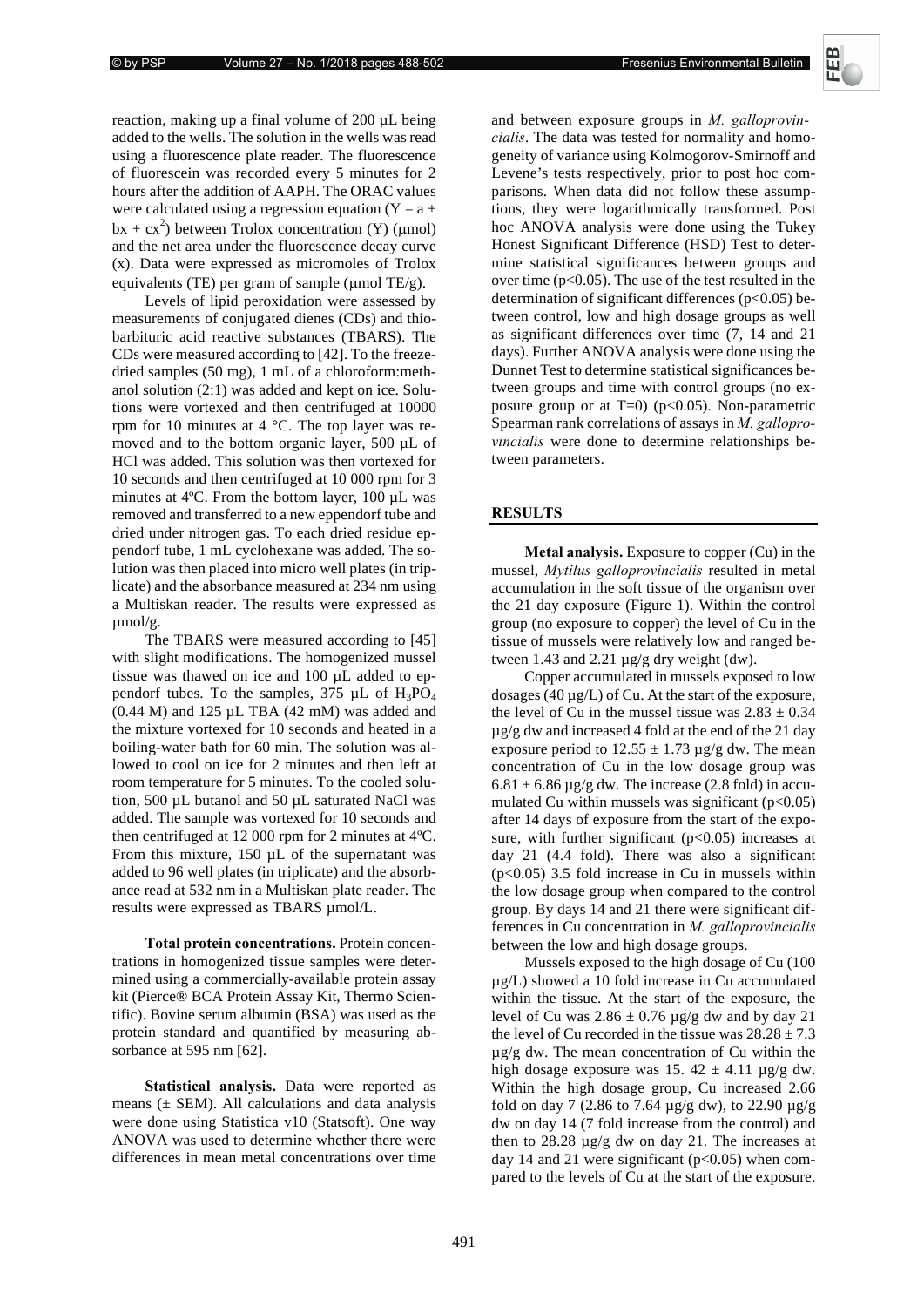

The high dosage exposure group had significantly higher Cu concentrations (8.1 fold) when compared to the control group as well as from the start of the experiment.

**Biochemical analyses.** Catalase activity did not differ significantly in either group (control, low dosage and high dosage) or over time (Time  $= 0, 7$ , 14 and 21 days) (p>0.05) (Figure 2). At the start of the exposure, SOD activity was higher in the control and high dosage groups than the low dosage group (Figure 3). The differences however were not significant ( $p > 0.05$ ). After 7 and 14 days, SOD activities in the control and high dosage groups were significantly  $(p<0.05)$  lower than at the start of the exposure. During the entire exposure period, there were no significant differences in SOD in the low and high dosage groups compared with the control groups on those respective days  $(p>0.05)$ . The GSH level followed the same pattern throughout the exposure to Cu (Figure 4) where concentrations increased from the control, through the low, towards the high dosage groups. There were no significant differences between dosage groups at the start of the exposure. By day 7 there were significant ( $p<0.05$ ) differences between low and high dosage groups, as well as between the high dosage and the control group. This situation was the same on days 14 and 21 of the exposure. Furthermore, on day 21 the GSH levels in the

low and high dosage groups were significantly (p<0.05) higher when compared to that of day 0.

At the start of the exposure, FRAP was higher in the low dosage group than both control and high dosage groups (Figure 5), but the differences were not significant. For the remainder of the exposure period, the FRAP activity was constant in all 3 exposure groups. FRAP levels in the control and high dosages on day 14 as well as the high dosage group on day 21 however were significantly  $(p<0.05)$ higher than at the start of the exposure. The ORAC values were highly variable over the entire exposure period and displayed an increase from the control to high dosage group after the start of the exposure (Figure 6). At the start of the exposure, ORAC for the low dosage was significantly  $(p<0.05)$  higher than the control group. On day 7, ORAC for the high dosage group was significantly higher than the day 7 control group. By day 14, ORAC for both low and high dosage groups were significantly higher than the control group of day  $14$  ( $p<0.05$ ). ORAC for the high dosage group of day 14 was significantly higher from what it was at the start of the exposure. The same pattern as day 14 was observed on day 21. In addition to this, ORAC for the low dosage group was also significantly higher than the high dosage group by day 21 ( $p<0.05$ ).





Mean (± SE.) copper (Cu) concentrations (µg/g dry weight) in the whole tissue of Mytilus galloprovincialis exposed for 7, 14 and 21 days to 40  $\mu$ g/L (low dosage) and 100  $\mu$ g/L (high dosage) of copper. \* indicates significant difference of exposure to the control of that group, indicated by p<0.05 (one-way ANOVA, Dunnett post hoc test). Similar letters indicate significant difference between exposure groups indicated by p<0.005 (one-way ANOVA, Tukey HSD post hoc test). \*\* indicates significant difference to that of the start of the exposure, indicated by p<0.05 (one-way ANOVA, Dunnett post hoc test).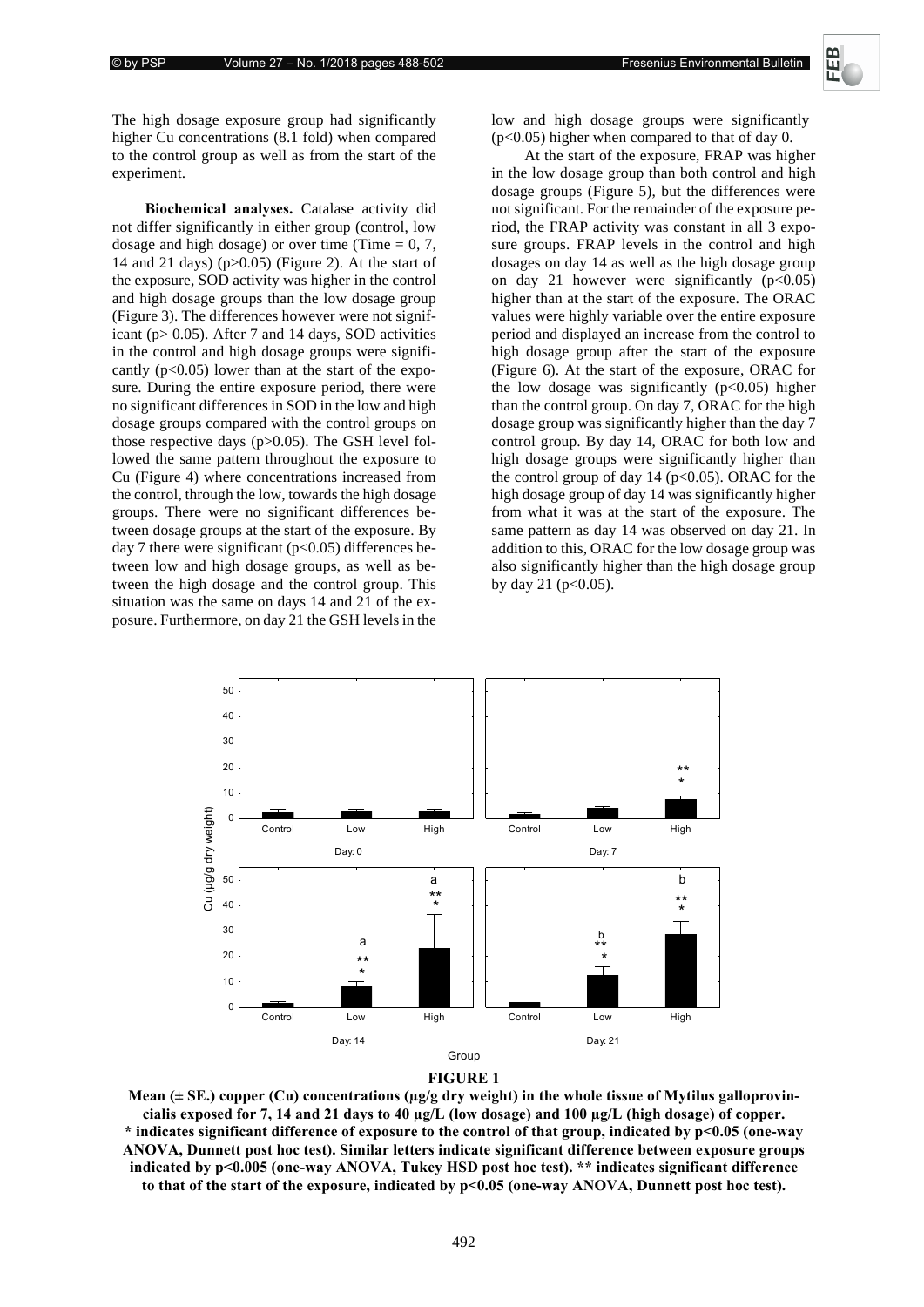Fresenius Environmental Bulletin

**FEB** 



**FIGURE 2** 

Mean  $(\pm$  SE.) catalase (CAT) activity in the whole tissue of *Mytilus galloprovincialis* exposed for 7, 14 and 21 days to 0 µg/L (control), 40 µg/L (low dosage) and 100 µg/L (high dosage) of copper.





Mean  $(\pm$  SE.) SOD activity in the whole tissue of *Mytilus galloprovincialis* exposed for 7, 14 and 21 days to 0 μg/L (control), 40 μg/L (low dosage) and 100 μg/L (high dosage) of copper. \* indicates significant difference to that of the start of the exposure, indicated by p<0.05 (one-way

ANOVA, Dunnett post hoc test).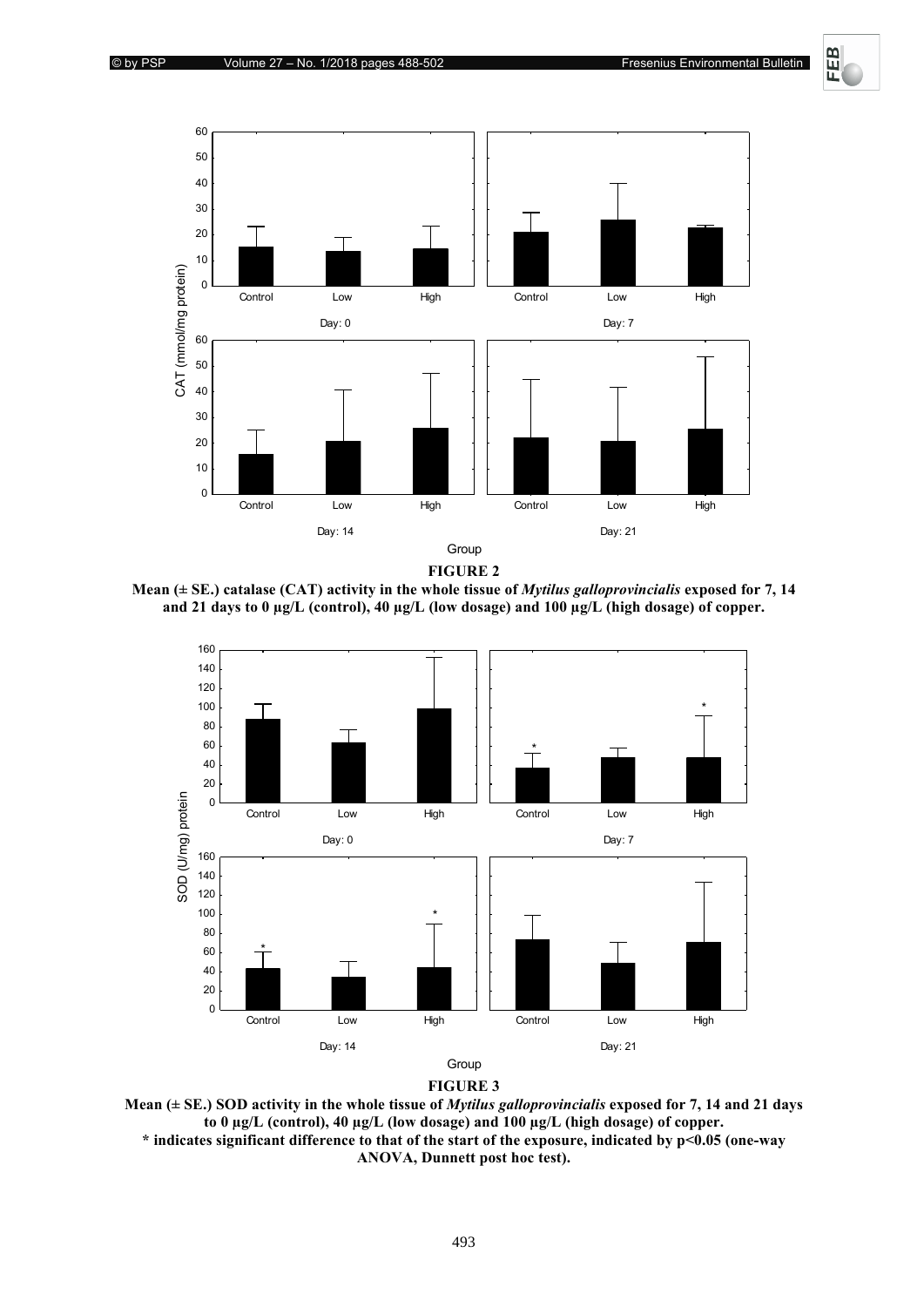띥



**FIGURE 4** 

Mean ( $\pm$  SE.) GSH activity in the whole tissue of *Mytilus galloprovincialis* exposed for 7, 14 and 21 days to 0 ug/L (control), 40 ug/L (low dosage) and 100 ug/L (high dosage) of copper. \* indicates significant difference of exposure to the control of that group, indicated by p<0.05 (one-way ANOVA. Dunnett post hoc test). Similar letters indicate significant difference between exposure groups indicated by p<0.005 (one-way ANOVA, Tukey HSD post hoc test). \*\* indicates significant difference to that of the start of the exposure, indicated by p<0.05 (one-way ANOVA, Dunnett post hoc test).





Mean ( $\pm$  SE.) FRAP activity in the whole tissue of *Mytilus galloprovincialis* exposed for 7, 14 and 21 days to  $0 \mu g/L$  (control), 40  $\mu g/L$  (low dosage) and 100  $\mu g/L$  (high dosage) of copper. \* indicates significant difference to that of the start of the exposure, indicated by p<0.05 (one-way ANOVA, Dunnett post hoc test).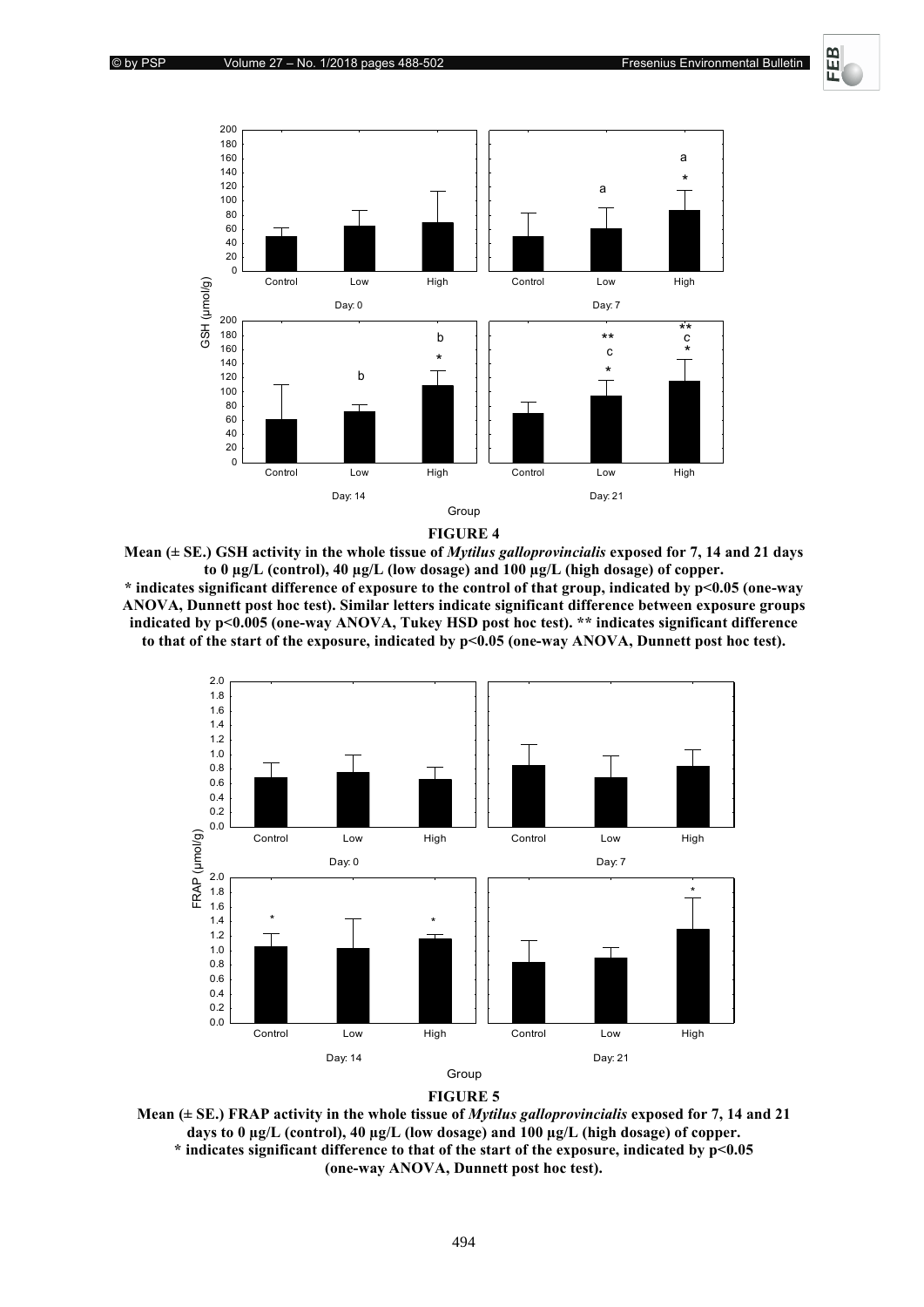巴



**FIGURE 6** 

Mean ( $\pm$  SE.) ORAC activity in the whole tissue of *Mytilus galloprovincialis* exposed for 7, 14 and 21 days to 0 µg/L (control), 40 µg/L (low dosage) and 100 µg/L (high dosage) of copper. \* indicates significant difference of exposure to the control of that group, indicated by p<0.05 (one-way ANOVA, Dunnett post hoc test). Similar letters indicate significant difference between exposure groups indicated by p<0.005 (one-way ANOVA, Tukey HSD post hoc test). \*\* indicates significant difference to that of the start of the exposure, indicated by p<0.05 (one-way ANOVA, Dunnett post hoc test).





Mean ( $\pm$  SE.) CD activity in the whole tissue of *Mytilus galloprovincialis* exposed for 7, 14 and 21 days to 0 μg/L (control), 40 μg/L (low dosage) and 100 μg/L (high dosage) of copper. \* indicates significant difference to that of the start of the exposure, indicated by p<0.05 (one-way ANOVA, Dunnett post hoc test).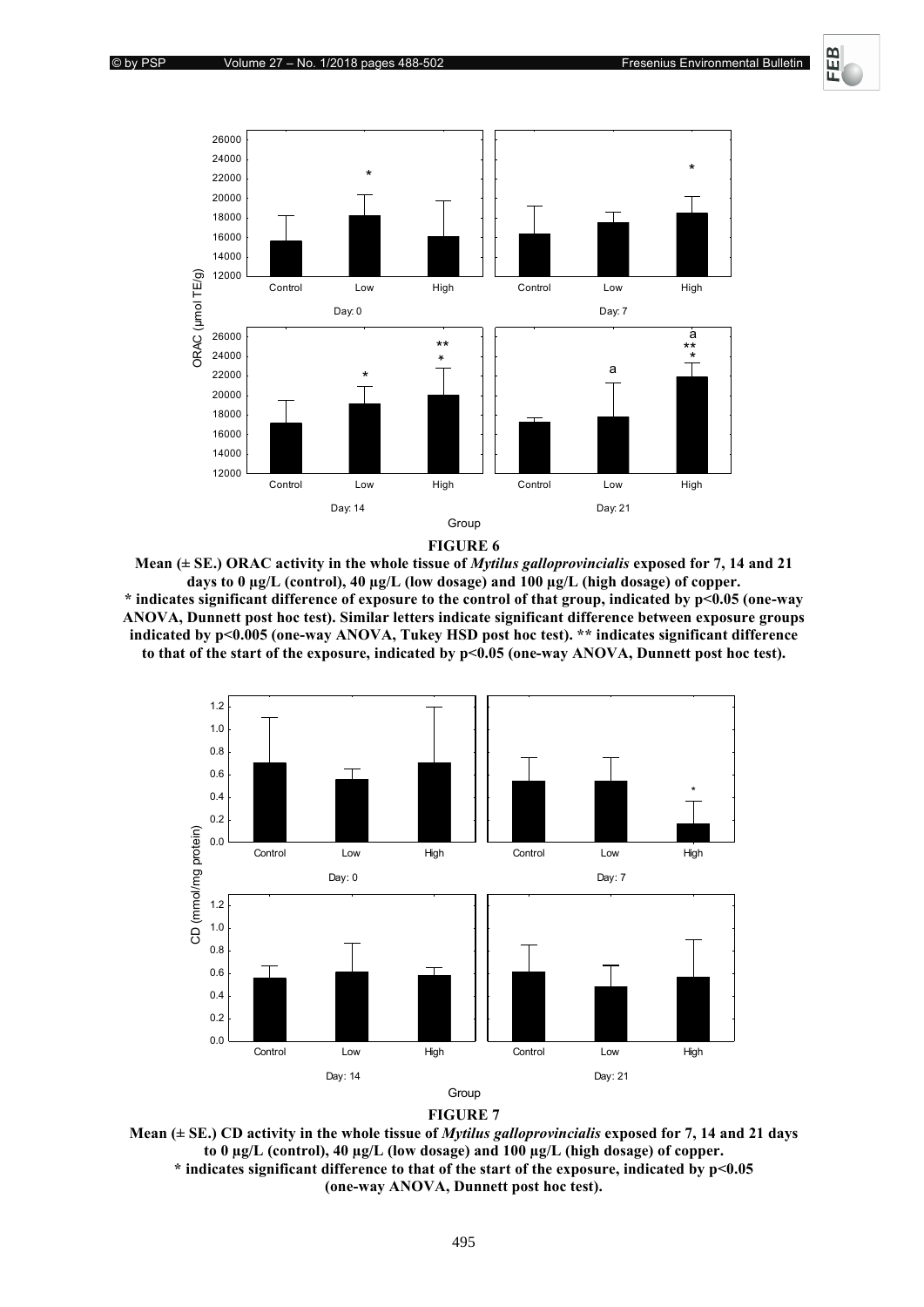The CD levels were similar for all groups and were consistently low for the duration of the exposure period (Fig 7). The high dosage group on day 7 had significantly ( $p<0.05$ ) lower CD levels than day 0. The TBARS levels were similar throughout the entire exposure period indicating slight increases (not significant,  $p > 0.05$ ) from control to high dosage groups (Figure 5-8). The low dosage group on day 7 was significantly ( $p<0.05$ ) higher than the start of the exposure and by day 21, TBARS levels were significantly  $(p<0.05)$  higher than at of the start of the exposure. The TBARS activity in the high dosage group on day 21 was significantly  $(p<0.05)$  higher than the control group of day 21.

There were significant positive correlations between Cu, GSH, ORAC, TBARS and both group and day  $(p<0.05)$  (Table 1). When considering exposure, significant positive correlations (provide r value) were recorded between group, Cu, CAT, GSH, ORAC and TBARS. Further significant positive correlations (provide r value) for antioxidants were recorded between GSH and ORAC, FRAP and ORAC, CAT and TBARS, respectively. There was only one significant negative correlation recorded, between SOD and FRAP.

# **DISCUSSION**

Filter-feeding bivalves, such as mussels, are renowned for their ability to accumulate contaminants to high levels [43]. Hence, mussels that occur in areas contaminated with pollutants may suffer from oxidative stress due to the effects of oxyradicals [37]. It is for this reason that antioxidant responses to anthropogenic influences have been proposed to be used as biomarkers for field-based monitoring programmes [46, 38]. According to [44], laboratorybased experiments are able to facilitate interpretation of results from field studies and contribute to research of causative factors. The exposure of *M*. gal*loprovincialis* prevalent in the Western Cape, to Cu, is a first attempt to ascertain if antioxidant/oxidative stress responses can be used as biomarkers of metal toxicity.

The literature on the effect of antioxidant enzyme activities in aquatic organisms shows highly variable results, mainly due to the lack of standard and calibrated methods [7, 47]. This is often due to the variety of methods of analyses used to measure antioxidant enzyme activities, ranging from measuring gills, digestive glands and whole organisms. The present study focused on antioxidant capacities of the whole organism as indications by [48] who found that CAT and GST activities in whole soft tissue in *Dressena polymorpha* were much higher than in the gills [47].

Mussel exposure to inorganic copper resulted in the changes to antioxidant capacity in this study.

The results indicated that *M*. galloprovincialis exposed to high dosages of Cu, resulted in the accumulation of Cu in its tissue. By day 21 of the exposure, a 10 fold increase in Cu concentration in *M. galloprovincialis* was recorded. This result was higher than that reported in other studies [49] where 3-5 fold increases were indicated. [10] recorded a 2 to 3 fold increase in Cu accumulation in mussels. However, [50] reported a 5 fold increase in Cu in mussels dosed with 50  $\mu$ g/L Cu. According to [3], sub-micromolar concentrations of Cu can affect glutathione and digestive glands in *M. galloprovincialis* after one day of exposure, but was followed by a tendency to recover at longer exposure times. Previous studies on mussels exposed to Cu indicated that exposure to high dosages with the resultant accumulation of Cu in the tissue, resulted in oxidative stress conditions being prevalent [21]. The effect of high concentrations of Cu was that oxidative stress became evident in impaired antioxidant defence systems [49] and an increase in the generation of ROS that leads to lipid peroxidation and DNA damage [10]. These effects were observed by day 21 in both the low and high Cu dosage groups of this study (Fig 4, 6 and 8) with respect to oxidative lipid damage (measured as TBARS).

The CAT enzyme catalyses the transformation of reactive oxygen compounds, *i.e.*, hydrogen peroxide to water [44]. Hence CAT is considered to be an important and sensitive biomarker of oxidative stress, even better than SOD, indicating biological effects on the redox status of marine organisms [51]. [47] exposed mussels to environmental concentrations of 4-nonylphenol (4-NP). The results of that study showed no significant differences between the higher dosage groups (1, 10 and 100  $\mu$ g/L). The lack of significant results were also evident in a study by [52] who exposed mussels (*Tapes phippinarium*) to 25, 50, 100 and 200 µg/L of 4-NP, and reported no significant differences in CAT activity between the groups. It was hence argued by [47] that mussels might have a high tolerance to oxidative stress levels due to the presence of haemocytes rich in lysosomal hydrolases, a very efficient lysosomal system and/or an increased production of esterase enzymes after the exposure to toxic substances. [31] reported that CAT activity was only enhanced at lower Cu concentrations  $(5 \mu g/L)$ . The results of that study are supported in the trends observed in present study, in particular the responses in the low dosage group on day 21. The higher CAT activity on day 14 in the low and high dosage groups could be evidence of enzyme activity due to the exposure to Cu. It is possible that the mussels initially responded to the stress, but thereafter was unable to reduce the effects of the high Cu exposure by using CAT as was suggested by [53].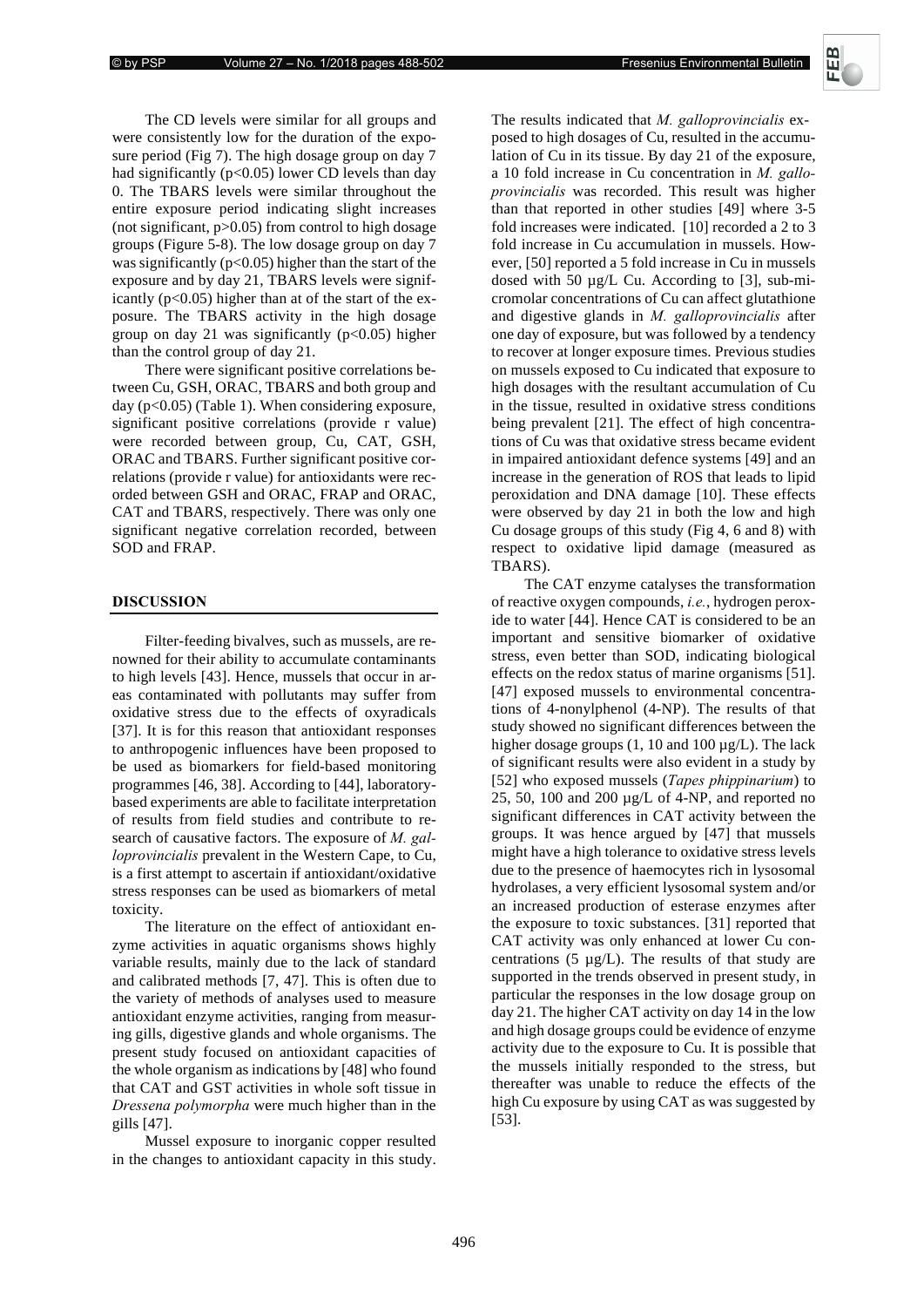

**TABLE 1** Summary of Spearman rank correlations for antioxidant response.

|                            | Group    | $_{\mathrm{Day}}$ | dry<br>weight)<br>්<br>60<br>/am | (mmole/mg<br>protein)<br>K<br>ن | $\left( \mathrm{U} / \mathrm{m} \mathrm{g} \right)$<br>SOD | (umol/g)<br><b>GSH</b> | $(mn\omega/g)$<br>FRAP | $\ensuremath{\mathsf{TE}}\xspace(\ensuremath{\mathsf{g}}\xspace)$<br>ORAC<br>(µmol | /mg<br>protein)<br>8<br>mmol) | $\begin{array}{c} \mathrm{TBARS}\\ \mathrm{(unol/L)} \end{array}$ |
|----------------------------|----------|-------------------|----------------------------------|---------------------------------|------------------------------------------------------------|------------------------|------------------------|------------------------------------------------------------------------------------|-------------------------------|-------------------------------------------------------------------|
| Group                      | 1.000    |                   |                                  |                                 |                                                            |                        |                        |                                                                                    |                               |                                                                   |
| Day                        | 0.000    | 1.000             |                                  |                                 |                                                            |                        |                        |                                                                                    |                               |                                                                   |
| Cu $(\mu g/g)$ dry weight) | 0.770    | 0.332             | 1.000                            |                                 |                                                            |                        |                        |                                                                                    |                               |                                                                   |
| CAT(mmole/mg protein)      | 0.200    | 0.297             | 0.307                            | 1.000                           |                                                            |                        |                        |                                                                                    |                               |                                                                   |
| $SOD$ (U/mg)               | 0.056    | $-0.203$          | $-0.085$                         | $-0.036$                        | 1.000                                                      |                        |                        |                                                                                    |                               |                                                                   |
| $GSH$ (µmol/g)             | 0.648    | 0.507             | 0.704                            | 0.250                           | 0.054                                                      | 1.000                  |                        |                                                                                    |                               |                                                                   |
| $FRAP$ (µmol/g)            | 0.098    | 0.443             | 0.246                            | 0.036                           | $-0.388$                                                   | 0.300                  | 1.000                  |                                                                                    |                               |                                                                   |
| ORAC ( $\mu$ mol TE/g)     | 0.557    | 0.411             | 0.682                            | 0.122                           | $-0.325$                                                   | 0.637                  | 0.576                  | 1.000                                                                              |                               |                                                                   |
| CD (mmol/mg protein)       | $-0.164$ | $-0.014$          | $-0.096$                         | 0.299                           | 0.315                                                      | $-0.075$               | $-0.015$               | $-0.212$                                                                           | 1.000                         |                                                                   |
| TBARS (µmol/L)             | 0.396    | 0.249             | 0.449                            | 0.689                           | 0.037                                                      | 0.480                  | $-0.052$               | 0.254                                                                              | 0.167                         | 1.000                                                             |

Figures in bold are statistically significant at  $p < 0.05$  level.



**FIGURE 8** 

**Mean (± SE.) TBARS activity in the whole tissue of** *Mytilus galloprovincialis* **exposed for 7, 14 and 21** days to 0  $\mu$ g/L (control), 40  $\mu$ g/L (low dosage) and 100  $\mu$ g/L (high dosage) of copper. \* indicates significant difference to that of the start of the exposure, indicated by p<0.05 **(one-way ANOVA, Dunnett post hoc test).** 

The SOD activity decreased after exposure to Cu, with significantly lower activities recorded in the control and high dosage groups on days 7 and 14. The lower SOD activity in the control group could be as a result low Cu concentrations in that group. Copper is an essential element and a co-factor for cytosolic SOD activity, and its deficiency will impair catalytic activity [31]. The results of this study are similar to others [31] who suggested that reduced SOD activity may be due to either increased ROS or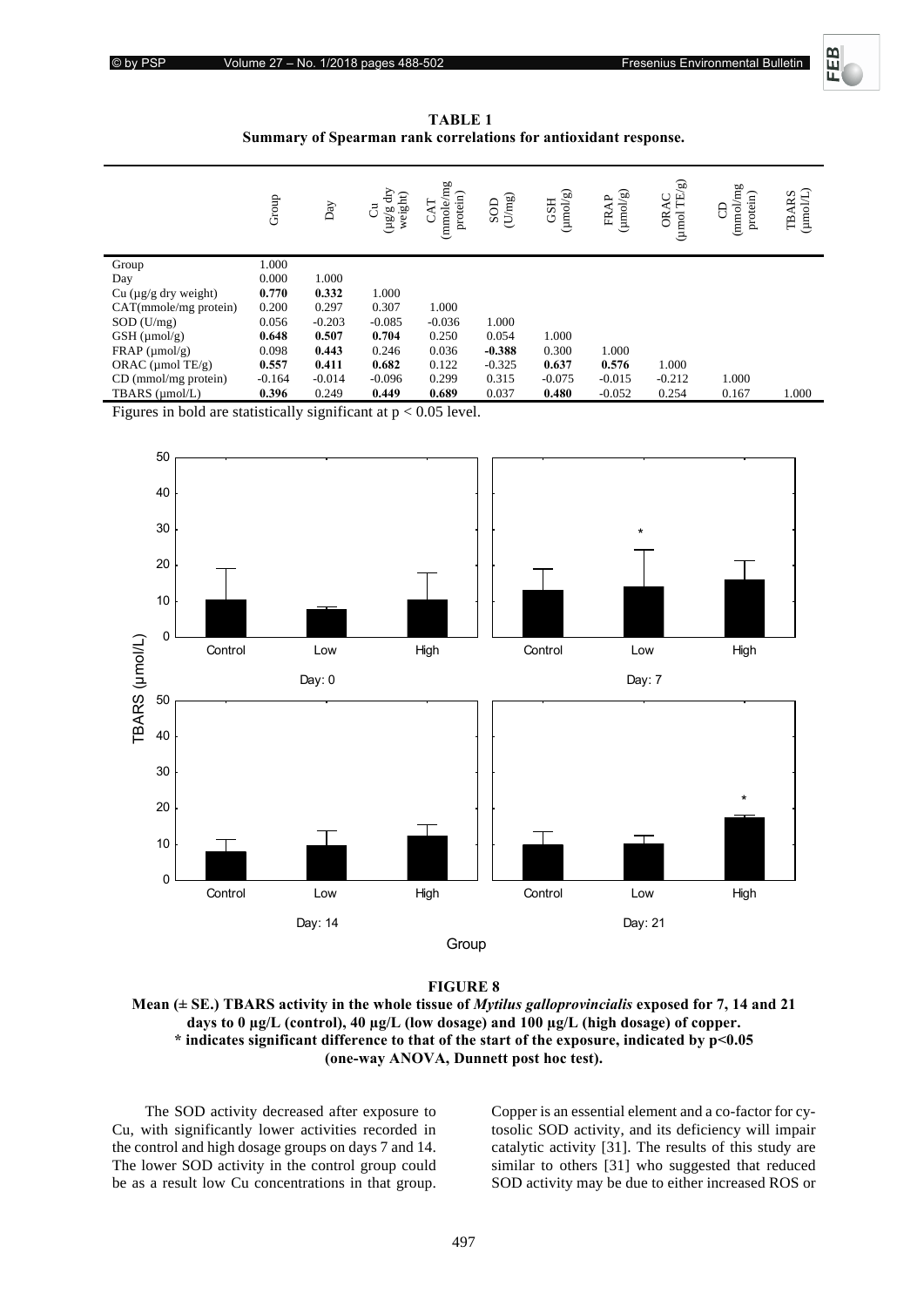Fresenius Environmental Bulletin



degenerating SOD activity, which in turn resulted in fewer active isoforms [54] or lower Cu presence [55]. Both these factors could account for the lower SOD activities in and high dosage and control groups on days 7 and 14, respectively, thus linking the lower Cu to the control group and the increased ROS to the high dosage group.

According to [56], similar values between total glutathione and acid-soluble thiols indicated that GSH was the most abundant thiol in *M*. galloprovincialis and that the concentrations of GSSG were negligible in both field and laboratory conditions. Hence, the GSH values reported here are considered indicative of total glutathione concentrations. According to [3], GSH is considered to play a protective role against metal toxicity and seems that glutathione represents the first line of defence against metals. The effects should however be considered in conjunction with the different routes of metal accumulation, speciation within the cellular environment and sequestration in subcellular compartments which in turn results in different patterns of metal cation interaction with intracellular components [3]. In the current study the significantly higher GSH activities reported in the high dosage group suggests that Cu induces oxidative stress, resulting in higher GSH activity and hence supports the proposal about the protective nature of glutathione noted previously. [53] reported that GSH increased after exposure to a metal and suggested that the response to oxidative stress and consequent GSH responses was considered a good indicator of oxidative stress in mussels. The result of GSH increase in this study therefore supports the proposal that increased levels of GSH be a good indicator of oxidative stress.

Both FRAP and ORAC are considered ideal methods to measure total antioxidant capacity [11]. The methods however do not distinguish between reactivity and concentration and are considered semiquantitative. The results of this study show a weak but significant relationship ( $r=0.576$ ,  $p<0.05$ ) between FRAP and ORAC. This result shows the importance of using more than one method to measure the antioxidant capacity of samples. These findings are similar to that of [57] who compared different analytical methods to measure *in vivo* total antioxidant capacity and found a weak but significant correlation between ORAC and FRAP serum  $(r = 0.349)$ ,  $p<0.05$ ).

The FRAP assay did not display any significant variation during the first 7 days of exposure to Cu. By day 14, both the control and high dosage had significant differences from the start of the exposure. The significantly higher FRAP values for the control group suggests that factors other than Cu dosage could have been responsible for oxidative stress, including insufficient Cu concentration in the water of the control group and stress due to general handling [58]. The FRAP activity for the low dosage group remained constant throughout the study period and

could be an indication that at that concentration, the Cu was beneficial for the mussels to facilitate biological system functioning. The significantly higher values for the high dosage groups suggest that Cu accumulation was responsible for the oxidative stress. [59] reported that mussels exposed to polluted sites recorded higher antioxidant activity. These results further support the proposal that the mussels were stressed by day 14 and it was possible that by day 21 no longer had the antioxidant capacity to deal with the Cu-induced stress.

According to [57], the ORAC assay measures the capacity of an antioxidant to directly quench free radicals. The result of the present investigation indicated that ORAC differed significantly between groups of respective stages of exposure to Cu, suggesting that mussels in those groups were suffering from oxidative stress. The higher ORAC values hence provide an indication of lower protection afforded in the cellular environment against the potential toxicity of Cu. The data show that, despite antioxidant activity taking place, the higher Cu exposure resulted in an inability to counteract the toxicity of Cu, making the organism more susceptible to oxidative stress [60].

Two methods were used to evaluate lipid peroxidation damage over the course of the 21 exposure period (Figures 7 and 8). Each of the methods measured damage at a different stage of the lipid peroxidation process. Conjugated dienes (CDs) represent the initial product of radical attack, a rearrangement of the double bonds in unsaturated fatty acids [61]. The results of CD levels in the present study showed that only the high dosage exposure group was significantly lower on day 7 when compared to the start of the exposure. This suggests that the lack of CD accumulation in both low and high dosage groups of mussels is indicative of mechanisms that exist to repair CDs by stabilizing the CD level. By doing so, the CDs were not able to react and produce peroxyl radicals [61]. However, by day 21, CD levels in the control and high dosage group decreased to that of the start of the exposure, suggesting that the mussels were no longer able to deal with the stress caused by high Cu exposure.

The TBARS assay measures one of the terminal products in the peroxidation consequence of breakdown of lipids, malondialdehyde [63]. [63] reported that TBARS levels in gastropods showed a dramatic increase when stressed, but that TBARS levels decreased to control levels when these stresses were removed. [10], however, reported that lipid peroxidation decreased significantly when exposed Cu. The results of the present study showed an increase in TBARS levels over the 21 day exposure period with only low (on day 7) and high (by day 21) dosage groups being significantly higher than the start of the exposure experiment. The significant increase was therefore indicative of adequate antioxidant defences to deal with the increase in oxygen radical generation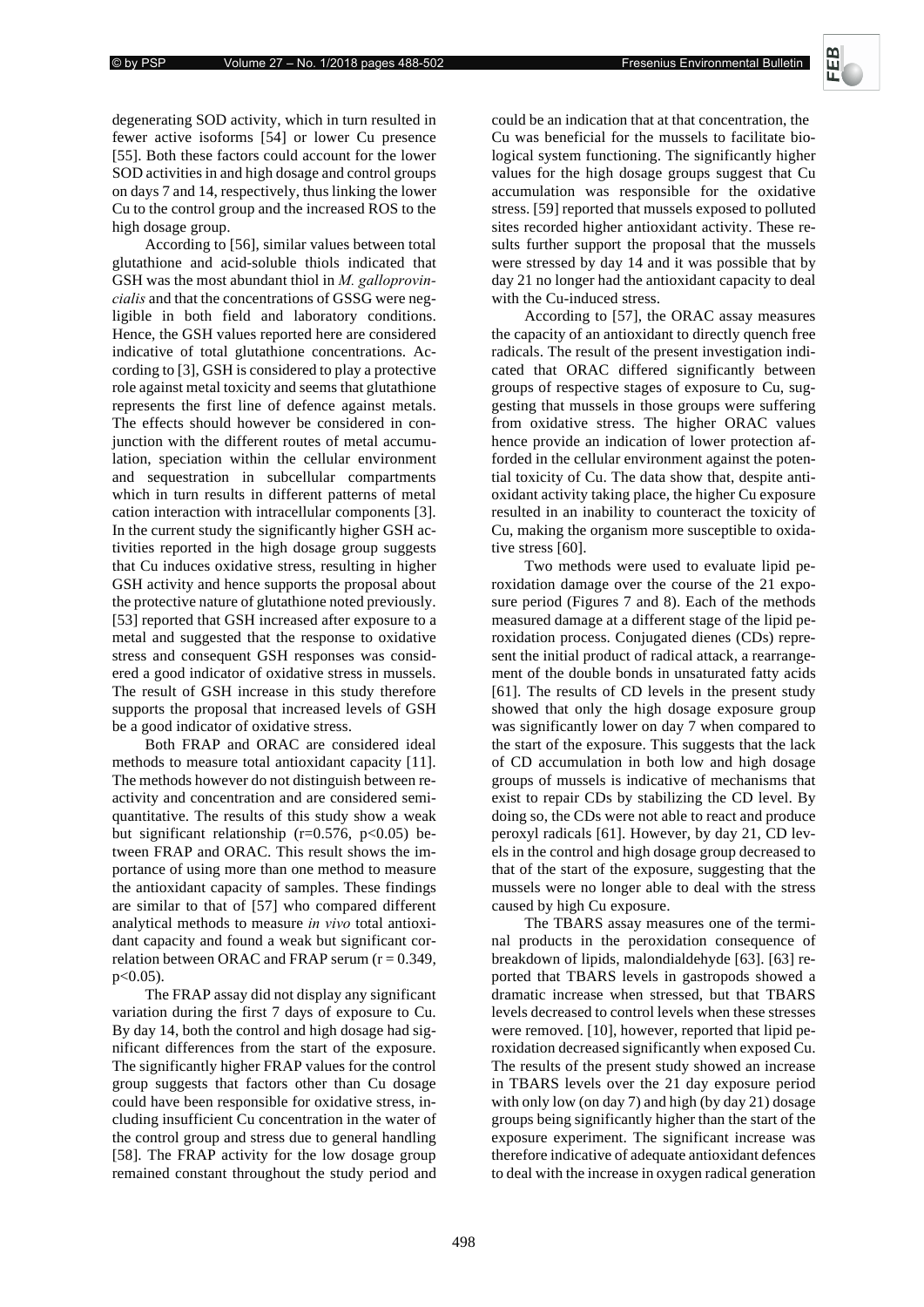

associated with the increase in stress from increased Cu body burdens and it was only toward the end of the exposure period that they were no longer able to respond to the stress. These results are supported by those of [61] who found that the formation of TBARS products accumulated under stressful conditions.

Antioxidant responses to pollutants are difficult to predict and a high degree of variability has been reported [60], mainly as a function of the category of chemicals, nature of the exposure, stage of biological and ecological cycle [46, 49, , 60, 61]. Although the intent of the present study was to detect mussel antioxidant responses to Cu, and correlate the responses to oxidative stress, interpretation of responses is difficult given the variability previously noted. Nevertheless, the results of the present study showed a clear dose-response to Cu by *M. galloprovincialis* and provided valuable information about the application of antioxidants as biomarkers in these mussels prevalent along the west coast of the Cape Peninsula in Cape Town. Although Cu bioaccumulated in the mussels, antioxidant responses were variable. For antioxidant enzyme activity, SOD and GSH are considered ideal biomarkers and for antioxidant capacity biomarkers (FRAP and ORAC), both are considered reliable responses, albeit that the FRAP responses were not significantly different. Lipid peroxidation assays indicated that TBARS are better suited as reliable responses to stress and it is suggested that other types of lipid peroxidation methods be considered. The ecological relevance of biomarkers is higher when, in addition to exposure to pollutants, they are indicative of adverse effects on organisms [50, 61]. The results of this study are indicative of this and can be considered for use as references for field based-studies.

# $$

To come to conclusive decisions about the use of antioxidant responses as biomarkers of toxicity is difficult. Only GSH and ORAC activities were dosedependent during the experiment. Animals react to stress in different ways and these are situation specific. In response to exposure to toxins, antioxidant activity increases and in this way can be used as an indicator of toxicity. When the animals are stressed, the responses peak, then decrease, and this ultimately lead to death if the stress is too intense and/or for too long. It is therefore difficult to interpret at which stage of oxidative stress an organism is, when considering the data from antioxidant responses. Nevertheless, the antioxidant responses of  *provincialis* appear to be potentially useful biomarkers in the mentioned region, as evident from the responses reported in the present study. The reduced capability of the mussel to neutralise deleterious effects of Cu is evident in high dosage exposures

and this would have resulted in an increased susceptibility to oxidative stress. Hence the measured parameters represent different aspects of antioxidant responses to Cu and are considered potentially useful biomarkers of metal contamination. This study forms an important basis for future studies to be launched in the region.

## ${\bf ACKNOWLEDGEMENTS}$

The authors would like to thank the Cape Peninsula University of Technology (University Research Funding) for funding this project. We would also like to express sincere thanks to Michelle Slabber and Fanie Rautenbach for technical support during laboratory work.

## **REFERENCES**

- [1] Frei, B. (1994) Natural antioxidants in human health and disease. California, USA. Academic Press.
- [2] Halliwell, B. (1997) Antioxidants: the basics what they are and how to evaluate them. Adv. Pharmacol. 38, 3-20.
- [3] Canesi, L., Ciacci, C., Piccoli, G., Stocchi, V., Viarengo, A., Gallo, G. (1998) In vitro and in vivo effects of metals on mussel digestive gland hexokinase activity: the role of glutathione. Comp. Biochem. Physiol. C Comp. Pharmacol. Toxicol. 120, 261-268.
- [4] Duffus, J.H. (1980) Environmental Toxicology. London. Edwards Arnold Publishers.
- [5] Bourgoin, B.P. (1990) *Mytilus edulis shell as a* bioindicator of lead pollution: Considerations for bioavailability and variability. Mar. Ecol. Progr. Ser. 61, 253-262.
- [6] Fent, K. (2004) Ecotoxicological effects at contaminated sites. Toxicol. 205, 223-240.
- [7] Almeida, E.A., Bainy, A.C.D., de Melo Loureiro, A.P., Martinez, G.R., Miyamoto, S., Onuki, J., Barbosa, L.F., Garcia, C.C.M., Prado, F.M., Ronsein, G.E., Sigolo, C.A., Brochini, C.B., Martins, A.M.G., de Medeiros, M.H.G., Di Mascio, P. (2007) Oxidative stress in Perna perna and other bivalves as indicators of environmental stress in the Brazilian marine environment: Antioxidants, lipid peroxidation and DNA damage. Comp. Biochem. Phys. A. 146, 588-600.
- [8] Torres, M.A., Testa, C.P., Gáspari, C., Masutti, M.B., Panitz, C.M.N., Curi-Perdrosa, R., de Almeida, E.A., Mascio P.D., Filho, D.W. (2002) Oxidative stress in the mussel Mytella guyanensis from polluted mangroves on Santa Catarina Island, Brazil. Mar Poll. Bull. 44, 923-932.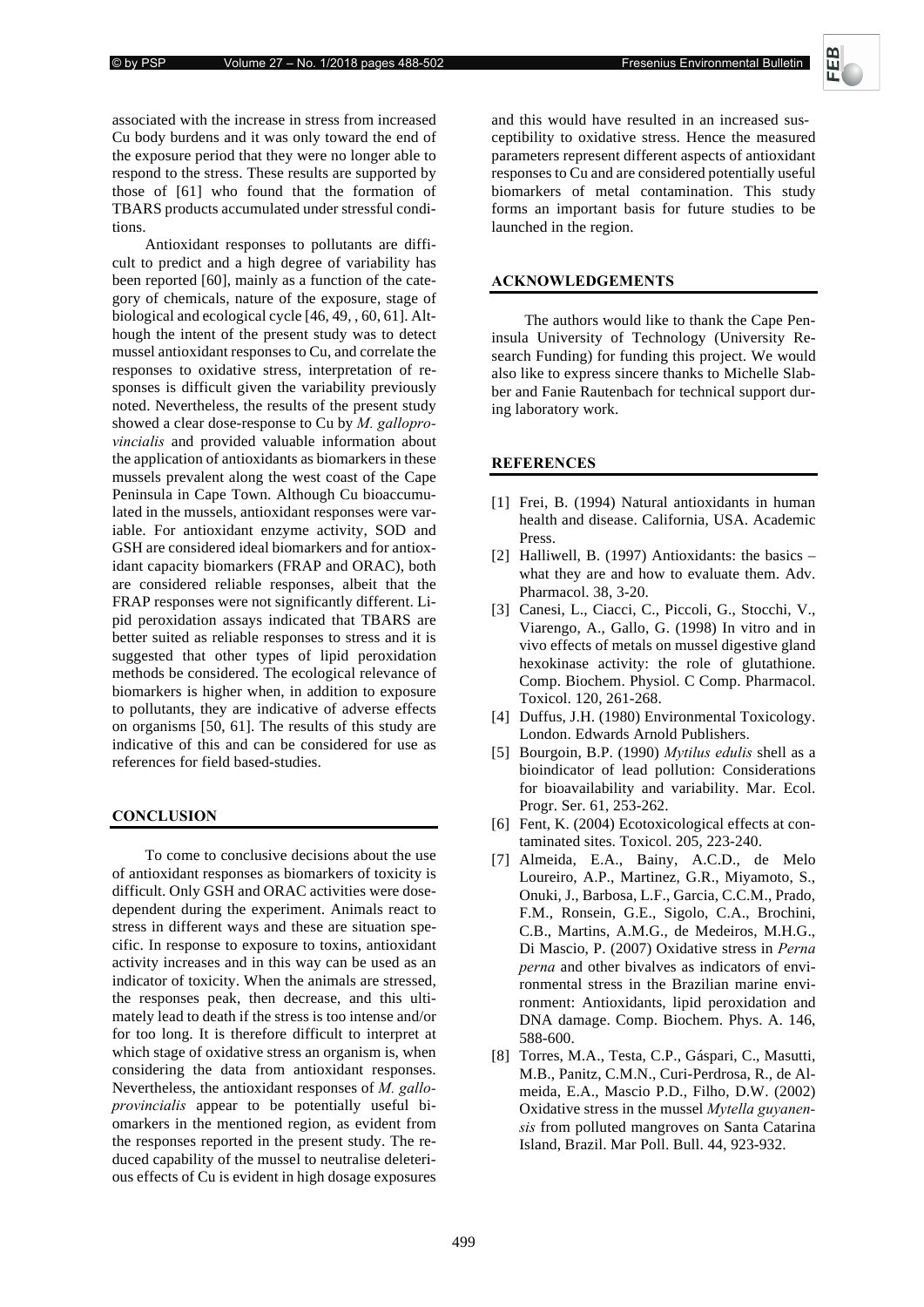- [9] Moncheva, S., Trakhtenberg. S., Katrich. E., Zemser, M., Goshev, I., Doncheva, V., Gorinstein, S. (2004) Total antioxidant capacity in the black mussel (Mytilus galloprovincialis) from Black Sea coasts. Estuarine, Coastal and Shelf Sci. 59, 475–484.
- [10]Company, R., Serafim, A., Cosson, R.P., Fiala-Medioni, A., Camus, L., Colaco, A., Serrao-Santos, R., Bebianno, M.J. (2008) Antioxidant biochemical responses to long-term copper exposure in *Bathymodiolus azoricus* from Menez-Gwen hydrothermal vent. Sci. Total Environ. 389, 407-17.
- [11]Niki, E. (2010) Assessment of Antioxidant Capacity *in vitro* and *in vivo*. Free Radic. Biol. Med. 49, 503-515.
- [12]Kakkar, P., Jaffery, F.N. (2005) Biological markers for metal toxicity. Environ. Toxicol. Pharmac. 19, 335–349.
- [13]Box, A., Sureda A., Galgani F., Pons A., Deudero, S. (2007) Assessment of environmental pollution at Balearic Islands applying oxidative stress biomarkers in the mussel Mytilus galloprovincialis. Comp. Biochem. Physiol., Part C. 146, 531–539.
- [14] Kennish, M.J. (1997) Practical handbook of estuarine and marine pollution. USA, CRC Press Marine Science Series.
- [15]Niki, E., Noguchi, N., Tsuchihashi, H., Gotoh, N. (1995) Interaction among vitamin C, vitamin E, and β-carotene. Am. J. Clin. Nutr. 62, 1322S– 1326S.
- [16]Avery, E.L., Dunstan, R.H., Nell, J.A. (1996) The detection of pollutant impact in marine environments: condition index, oxidative DNA damage, and their associations with metal bioaccumulation in the Sydney rock oyster Saccostrea commercialis. Arch. Environ. Contam. Toxicol. 31, 192–198.
- [17]Sole, M., Porte, C., Biosca, X., Mitchelmore, C.L., Chipman, J.K., Livingstone, D.R., Albaiges, J. (1996) Effects of the "Aegean Sea" oil spill on biotransformation enzymes, oxidative stress and DNA-Adducts in digestive gland of the mussel (*Mytilus edulis* L). Comp. Biochem. Physiol. Part C Pharmacol. Toxicol. 113, 257– 265.
- [18]Binelli, A., Cogni, D., Parolini, M., Provini, A. (2010) Multi-biomarker approach to investigate the state of contamination of the R. Lambro/R. Po confluence (Italy) by zebra mussel (*Dreis*sena polymorpha). Chemosphere. 79, 518–528.
- [19]Regoli, F., Frenzilli, G., Bocchetti, R., Annarumma, F., Scarcelli, V., Fattorini, D., Nigro, M. (2004) Time-course variations of oxyradical metabolism, DNA integrity and lysosomal stability in mussels, *Mytilus galloprovincialis*, during a field translocation experiment. Aquat. Toxicol. 68, 167–178.
- [20]Almeida, E.A., Miyamoto, S., Bainy, A.C.D., Medeiros, M.H.G., Di Mascio, P. (2004) Protective effect of phospholipid hydroperoxide glutathione peroxidase (PHGPx) against lipid peroxidation in mussels *Perna perna* exposed to different metals. Mar. Pollut. Bull. 49, 386-392.
- [21]Borkovic, S.S., Šaponjic, J.S., Pavlovic, S.Z., Blagojevic, D.P., Miloševic, S.M., Kovaševic, T.B., Radojicic, R.M., Spasic, M.B., Zikic, R.V., Saicic, Z.S. (2005) The activity of antioxidant defence enzymes in the mussel Mytilus galloprovincialis from the Adriatic Sea. Comp. Biochem. Physiol. C. 141, 366–374.
- [22]Viarengo, A., Canesi, L., Pertica, M., Poli, G., Moore, M.N., Orunesu, M. (1990) Metal effects on lipid peroxidation in the tissues of *Mytilus galloprovincialis.* Comp. Biochem. Physiol. 94C, 32–42.
- [23]Wilhelm-Filho, D., Torres, M.A., Marcon, J.L., Fraga, C.G., Boveris, A. (2000) Comparative antioxidant defences in vertebrates—emphasis on fish and mammals. Trends Comp. Biochem. Physiol. 7, 33– 45.
- [24]El Ghazi, I., Menge, S., Miersch, J., Chafik, A., Benhra, A., Elamrani, M.K., Krauss, G.J. (2003) Quantification of metallothionein-like proteins in the mussel *Mytilus galloprovincialis* using RP-HPLC fluorescence detection. Environ. Sci. Technol. 37, 5739–5744.
- [25]Domouhtsidou, G.P., Dailianis, S., Kaloyianni, M., Dimitriadis, V.K. (2004) Lysosomal membrane stability and metallothionein content in *Mytilus galloprovincialis* (L.), as biomarkers -Combination with trace metal concentrations. Mar. Pollut. Bull. 48, 572–586.
- [26]Rainbow, P.S., Fialkowski, W., Sokolowski, A., Smith, B.D., Wolowicz, M. (2004) Geographical and seasonal variation of trace metal bioavailabilities in the Gulf of Gdansk, Baltic Sea using mussels (Mytilus trossulus) and barnacles (*Balanus improvisus*) as biomonitors. Mar Biol. 144, 271–286.
- [27]Santamaria-Fernandez, R., Santiago-Rivas, S., Moreda-Pineiro, A., Bermejo-Barrera, A., Bermejo-Barrera, P., Hill, S.J. (2004) Blending procedure for the cytosolic preparation of mussel samples for AAS determination of Cd, Cr, Cu, Pb, and Zn bound to low molecular weight compounds. Atomic Spectrosc. 25, 37–43.
- [28]Campbell, P.G.C., Stokes, P.M. (1985) Acidification and Toxicity of Metals to Aquatic Biota. Can. J. Fish. Aquat. Sci. 42, 2034-2047.
- [29]Pourahmad, J., O'Brien, P.J. (2000) A comparison of cytotoxic mechanisms for  $Cu^{2+}$  and  $Cd^{2+}$ . Toxicology. 143, 173-263.
- [30]Hultberg, B., Andersson, A., Isaksson, A. (2001) Interaction of metals and thiols in cell damage and glutathione distribution: potentiation of mercury toxicity by dithiothreitol. Toxicol. 156, 93-100.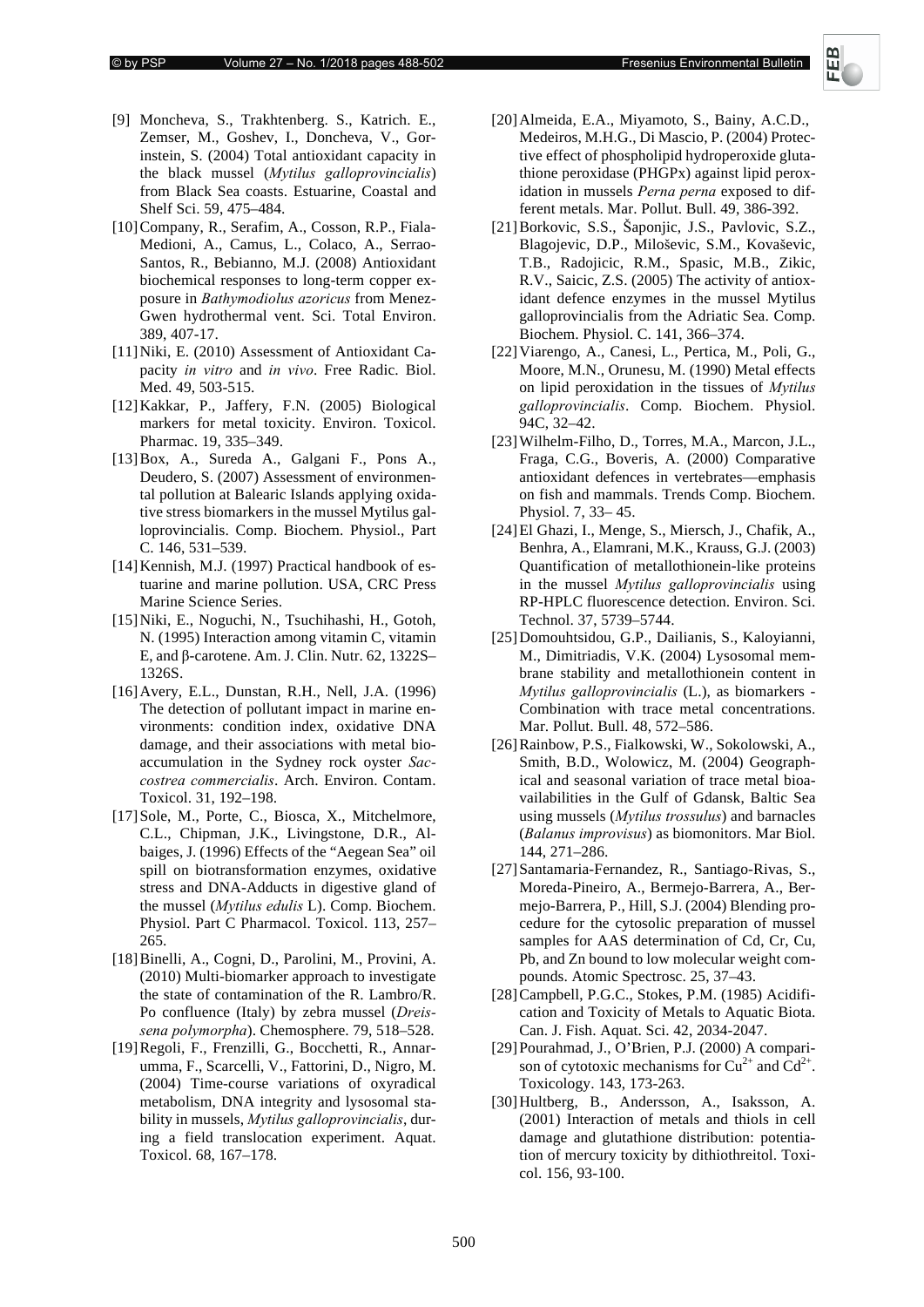- [31]Conners, D.E., Ringwood, A.H. (2000) Effects of glutathione depletion on copper toxicity in oysters (Crassostrea virginica). Aquat. Toxic. 50, 341-349.
- [32]Maria, V.L., Bebianno, M.J. (2011) Antioxidant and lipid peroxidation responses in *Mytilus galloprovincialis* exposed to mixtures of benzo(a)pyrene and copper. Comp. Biochem. Phys. A. 154, 56-63.
- [33]Van Beers, D., Graedel, T.E. (2003) The magnitude and spatial distribution of in-use copper stocks in Cape Town, South Africa. S. Afr. Jnl. Sci. 99, 61-69.
- [34]CCME (2001) Canadian sediment quality guidelines for the protection of aquatic life: Summary tables. Updated. In: Canadian environmental quality guidelines, 1999. Canadian Council of Ministers of the Environment, Winnipeg.
- [35]Sparks, C., Odendaal, J., Snyman, R. (2014) An analysis of historical Mussel Watch Programme data from the west coast of the Cape Peninsula, Cape Town. Mar. Poll. Bull. 87, 374-380.
- [36]DWAF (Department of Water Affairs and Forestry) (1995) South African Water Quality Guidelines for Coastal Marine Waters. Volume 1: Natural Environment. Department of Water Affairs and Forestry. Pretoria. South Africa.
- [37] Odendaal, J.P., Reinecke, A.L. (1999) The sublethal effects and accumulation of cadmium in the terrestrial isopod *Porcellio laevis* Latr. (Crustacea, Isopoda). Arch. Environ. Contam. Toxicol. 36, 64-69.
- [38]Cheung, C.C.C., Zheng, G.J., Lam, P.K.S., Richardson, B.J. (2002) Relationships between tissue concentrations of chlorinated hydrocarbons (polychlorinated biphenyls and chlorinated pesticides) and antioxidative responses of marine mussels, *Perna viridis*. Mar. Pollut. Bull. 45, 181–191.
- [39]Ellerby, L.M., Bredesen, D.E. (2000) Measurement of cellular oxidation, reactive oxygen species, and antioxidant enzymes during apoptosis. Meth. Enzym. 322, 413-421.
- [40]Asensi, M., Sastre, J., Pollardor, V., Lloret, A., Lehner, M., Asuncion, J.G., Vina, J. (1999) Ratio of reduced to oxidized glutathione as an indicator of oxidative stress status and DNA damage. Methods Enzymol. 299, 267–277.
- [41]Benzie, I.F.F., Strain, J.J. (1996) The ferric reducing ability of plasma (FRAP) as a measure of ''antioxidant power'': the FRAP assay. Anal. Biochem. 239, 70–76.
- [42]Ou, B., Hampsch-Woodill, M., Prior, R.L. (2001) Development and Validation of an Improved Oxygen Radical Absorbance Capacity Assay Using Fluorescein as the Fluorescent Probe. J. Agric. Food Chem. 49, 4619-4626.
- [43]Recknagel, R.O., Glende Jr., E.A. (1984) Spectrophotometric detection of lipid conjugated dienes. Methods Enzymol.105, 331–337.
- [44]Cheung, C.C.C., Siu, W.H.L., Richardson, B.J., De Luca-Abbott, S.B., Lam, P.K.S. (2004) Antioxidant responses to benzo $[a]$  pyrene and Aroclor 1254 exposure in the green-lipped mussel, . Environ. Poll. 128, 393–403.
- [45]Khoschsorur, G.A., Winklhofer-Roob, B.M., Rabl, H., Auer, Th., Peng, Z., Schaur R.J. (2000) Evaluation of a Sensitive HPLC Method for the Determination of Malondialdehyde, and Application of the Method to Different Biological Materials. Chromatographia. 52, 181-184.
- [46]Livingstone, D.R., Goldfarb, P.S. (1998) Aquatic environmental biomonitoring: use of cytochrome P450 1A and other molecular biomarkers in fish and mussels. In: Lynch, J., Wiseman, A. (eds.). Biotechnology Research Series, Environmental Biomonitoring. The Biotechnology Ecotoxicology Interface, vol. 6. Cambridge University Press, Cambridge.
- [47]Riva, C., Porte, C., Binelli, A., Provini, A. (2010) Evaluation of 4-nonylphenol in vivo exposure in *Dreissena polymorpha*: Bioaccumulation, steroid levels and oxidative stress. Comp. Biochem. Physiol. C. 152, 175–181.
- [48]Osman, A.M., van Noort, P.M.C. (2007) Comparison of key enzymes in the zebra mussel, Dreissena polymorpha, the earthworm Allolo*bophora chlorotica* and *Chironomusriparius* larvae. Ecotox. Environ. Saf. 67, 212–217.
- [49]Tevisan, R., Mello, D.F., Fisher, A.S., Schuwerack, P.M., Dafre, A.L., Moody, A.J. (2011) Selenium in water enhances antioxidant defenses and protects against copper-induced DNA damage in the blue mussel *Mytilus edulis*. Aquat. Toxicol. 101, 64–71.
- [50]Wu, H., Wang, W. (2010) MR-based metabolomic studies on the toxicological effects of cadmium and copper on green mussels Perna vi-. Aquat. Toxic. 100, 339-345.
- [51]Regoli, F., Gorbi, S., Frenzilli, G., Nigro, M., Corsi, I., Focardi, S., Winston, G.W. (2002) Oxidative stress in ecotoxicology: from the analysis of individual antioxidants to a more integrated approach. Mar. Environ. Res. 54, 419- 423.
- [52]Matozzo, V., Marin, M.G. (2004) Exposure of the clam *Tapes philippinarum* to 4- nonylphenol: changes in anti-oxidant enzyme activities and re-burrowing capability. Mar. Pollut. Bull. 48, 563–571.
- [53]Dafre, A.L., Medeiros, I.D., Muller, I.C., Ventura, E.C., Bainy, A.C.D. (2004) Antioxidant enzymes and thiol/disulfide status in the digestive gland of the brown mussel *Perna perna* exposed to lead and paraquat. Chem. Biol. Interact. 149, 97-105.